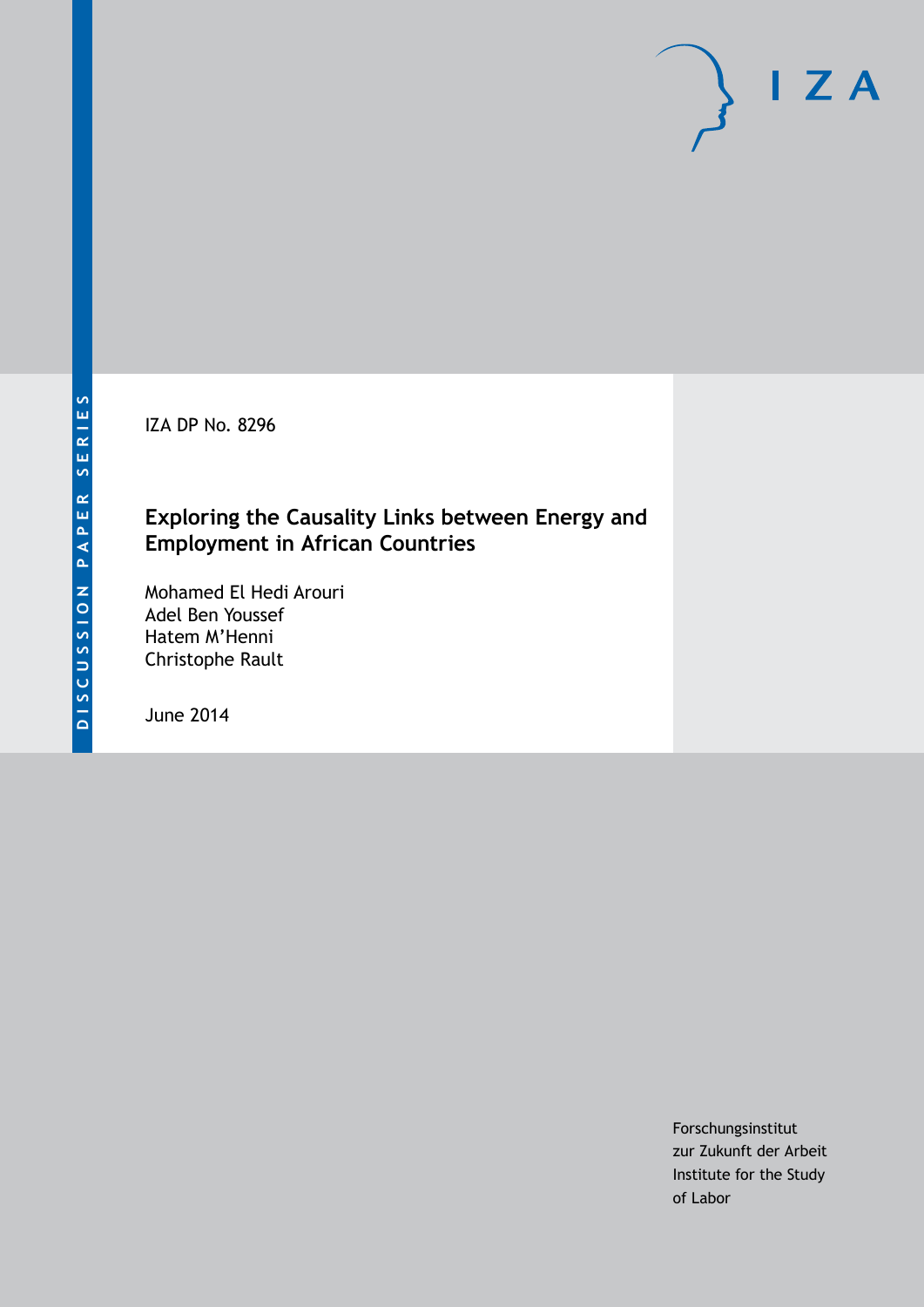# **Exploring the Causality Links between Energy and Employment in African Countries**

# **Mohamed El Hedi Arouri**

*EDHEC Business School*

### **Adel Ben Youssef**

*GREDEG-CNRS and Université de Nice Sophia-Antipolis*

# **Hatem M'Henni**

*ESC Tunis, University of Manouba*

### **Christophe Rault**

*LEO, Université d'Orléans (UMR CNRS 7322) and IZA*

Discussion Paper No. 8296 June 2014

IZA

P.O. Box 7240 53072 Bonn Germany

Phone: +49-228-3894-0 Fax: +49-228-3894-180 E-mail: [iza@iza.org](mailto:iza@iza.org)

Any opinions expressed here are those of the author(s) and not those of IZA. Research published in this series may include views on policy, but the institute itself takes no institutional policy positions. The IZA research network is committed to the IZA Guiding Principles of Research Integrity.

The Institute for the Study of Labor (IZA) in Bonn is a local and virtual international research center and a place of communication between science, politics and business. IZA is an independent nonprofit organization supported by Deutsche Post Foundation. The center is associated with the University of Bonn and offers a stimulating research environment through its international network, workshops and conferences, data service, project support, research visits and doctoral program. IZA engages in (i) original and internationally competitive research in all fields of labor economics, (ii) development of policy concepts, and (iii) dissemination of research results and concepts to the interested public.

IZA Discussion Papers often represent preliminary work and are circulated to encourage discussion. Citation of such a paper should account for its provisional character. A revised version may be available directly from the author.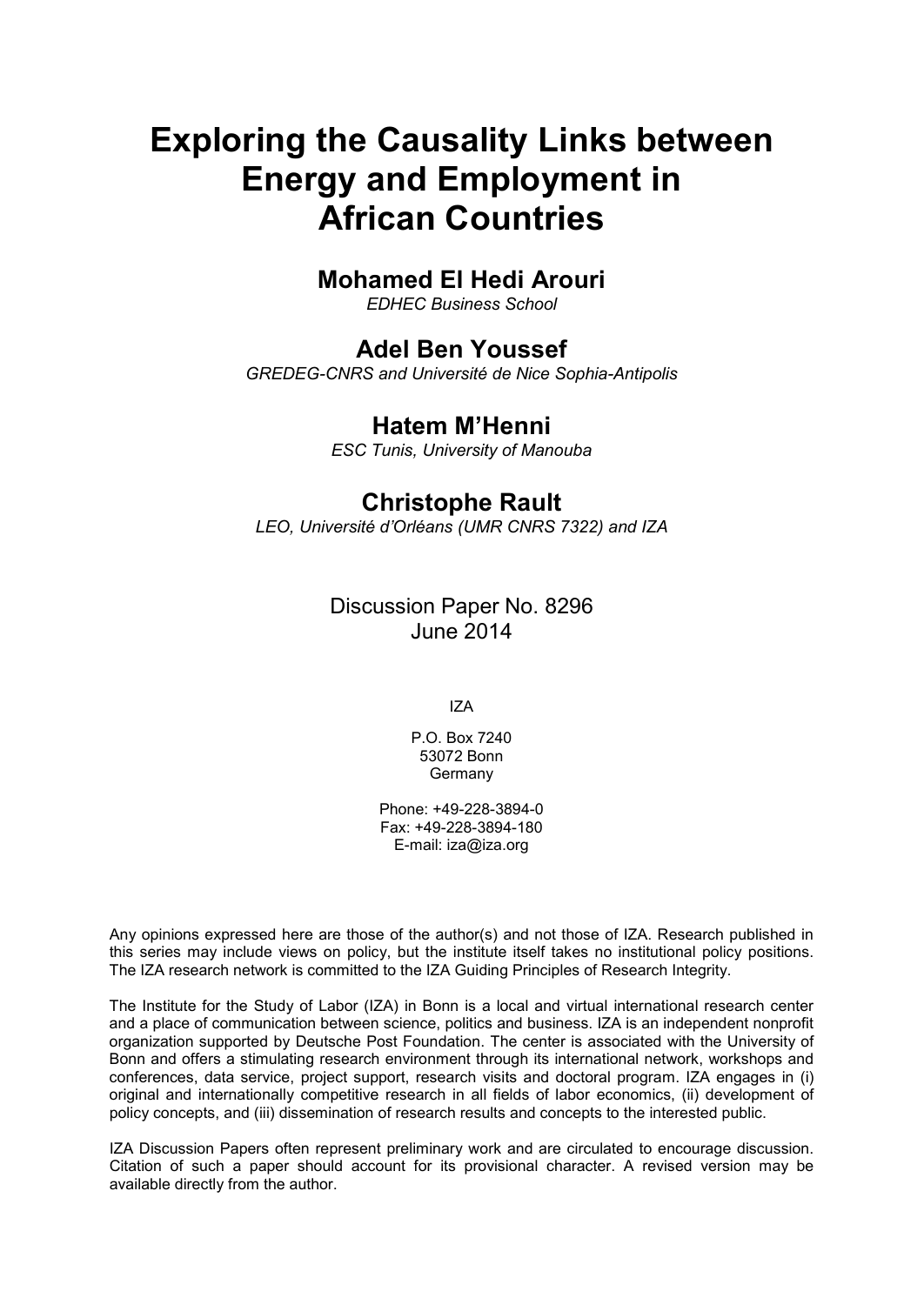IZA Discussion Paper No. 8296 June 2014

# **ABSTRACT**

# **Exploring the Causality Links between Energy and Employment in African Countries**

Using a bootstrap panel analysis that allows for cross-country dependence, without requiring the use of pre-tests for a unit root, we study the causality links between energy use and employment for a sample of 16 African countries over the 1991-2010 period (according to availability of countries' data) in a panel Vector AutoRegressive model. Our results indicate that employment and energy use are strongly linked in Africa. Unidirectional causality from employment to energy use in Tunisia, Cameroun, Zambia and Ethiopia is found. A unidirectional causality from energy use to employment is found in DRC and Egypt. We found also bidirectional causality for Algeria, Benin, Kenya, Mozambique and Tanzania). However, our estimates did not indicate any causality in Big African players like South Africa, Nigeria, Morocco, Ghana and Senegal.

JEL Classification: Q43, Q53, Q56

Keywords: employment, energy consumption, growth, VAR

Corresponding author:

Christophe Rault LEO, Université d'Orléans Faculté de Droit, d'Economie et de Gestion Rue de Blois-B.P. 26739 45067 Orléans Cedex 2 France E-mail: [chrault@hotmail.com](mailto:chrault@hotmail.com)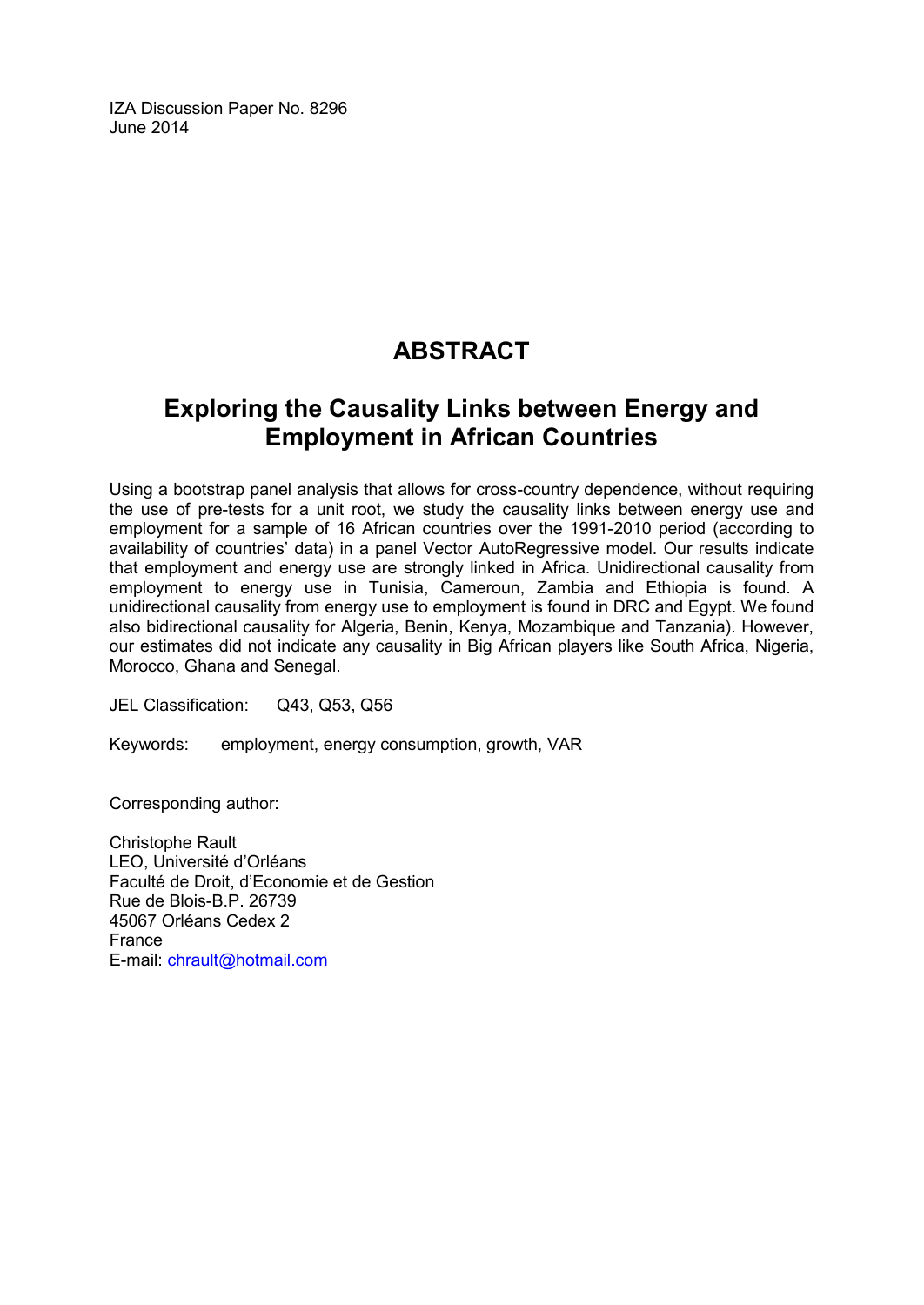### **1. Introduction**

The effects of energy use on economic variables have been largely discussed in the literature [Barsky and Kilian (2004) and references therein]. Earlier studies have mostly established that energy use is significantly related to economic growth, inflation, terms of trade and stock markets. Paradoxically, the relationship between energy and employment has not been sufficiently studied in the economic literature. High unemployment rates observed in several developed and developing countries in the recent decades have shifted the attention to the variables that may influence the labour market. We contribute to the existing literature by investigating causal relationships between energy use and employment in African countries over the last decades. We are aware that, generally, the energy sector directly employs fewer people than might be expected given its share in the GDP, especially when compared to other industries. In Norway for example, energy-related industries account for 20% of business sector GDP but just 2.3% of business sector employment. Nonetheless, recent research in the United States demonstrates that the energy industry supports many more jobs than it generates directly, owing to its long supply chains and spending by employees and suppliers [WEF, 2012].

In the literature, energy-related jobs are generally grouped into three categories: direct jobs, indirect jobs and induced jobs. Direct jobs are jobs related to core activities, such as manufacturing, fabrication, construction, site development, installation, and operation and maintenance. Indirect jobs are jobs connected to the supply and support of energy industry at a secondary level. They can best be thought of as jobs associated with activities such as extraction and processing raw materials, marketing and selling, administration at ministries, work performed by regulatory bodies, consultancy firms, and research organizations. These indirect effects are rarely calculated and mostly estimated via multiplier. Finally, induced jobs are jobs arise from the economic activities of direct and indirect employees, shareholders and governments (e.g. via associated tax revenues). The spending of their earnings can stimulate other industries that themselves are entirely disconnected from the energy sector.

Moreover, it is important to notice that the energy sector's highly skilled workforce is generally well-paid compared to other sectors. As a result of higher wages, energy industry employees contribute more absolute spending per capita to the economy than the average worker and contribute a larger share of GDP per worker than most. The employment multiplier is an important mechanism that quantifies how the energy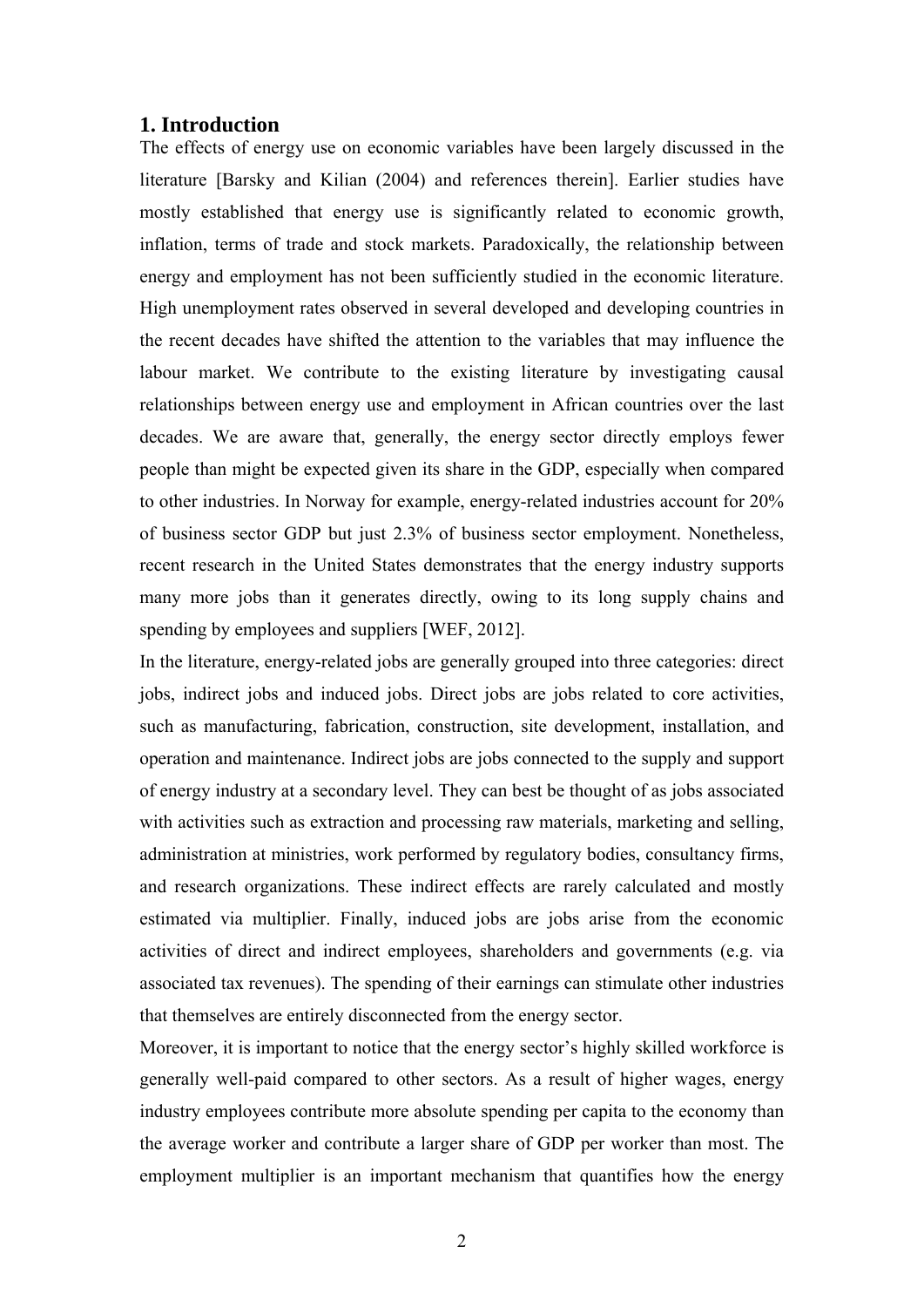industry (especially oil and gas) influences economic growth and creates jobs. On average, the industry demonstrates an employment multiplier greater than three, meaning that for every direct job created in the oil, natural gas and related industries, three or more indirect and induced jobs are also created across the economy [WEF 2012]. This places oil and gas ahead of many other industries, including the financial, telecommunications, software and non-residential construction sectors in terms of the additional employment associated with each direct worker [WEF 2012].

Thus, we think that is necessary to carry out empirical studies to better understand causal relationships between energy and employment. We believe that Africa constitutes an interesting case to study. Africa renaissance is an increasing subject of interest for both academicians and policymakers. In fact, Africa is exhibiting nowadays an impressive growth rate despite several international crises. Seven out of the 10 fastest growth economies in the world are in Africa and forecasts are waiting for massive growth in Africa in the next decade (Soucat and Ncube, 2014). While Africa is exhibiting these new trends its economy is still facing several challenges and problems among them employment and energy security. For example, while Nigeria is one of the biggest producers of energy in the continent, it faces strong problems in creation of jobs and provision of energy (Andersen and Dalgaard, 2013). Energy provision is fundamental for economic and social development. Securing its energy and extending the energy access to rural populations will strengthen the economic power of Africa and may create jobs. Surprisingly, in the literature, there is no work dealing with relationships between energy and employment in Africa. However, the two issues seem to be strongly linked. From the one hand, energy problems may constraint the economic and human capital development and lower the demographic dividend.<sup>1</sup> From the other hand, increasing the African population employment would increase the domestic demand especially for energy.

More precisely, three main motivations explain why we should focus on employment and energy in Africa. First, according to the scenario of the Program for Infrastructure Development in Africa (PIDA) Africa will grow on average about 6 per cent per year from 2010 to 2040. This growth implies that the GDP will multiply six fold, and an average per capita income will rise above the USD 10,000 for all countries. Power

<u>.</u>

 $<sup>1</sup>$  The demographic dividend is the economic growth potential that is created by favorable shifts in the</sup> age distribution of the population (Bloom et al, 2014).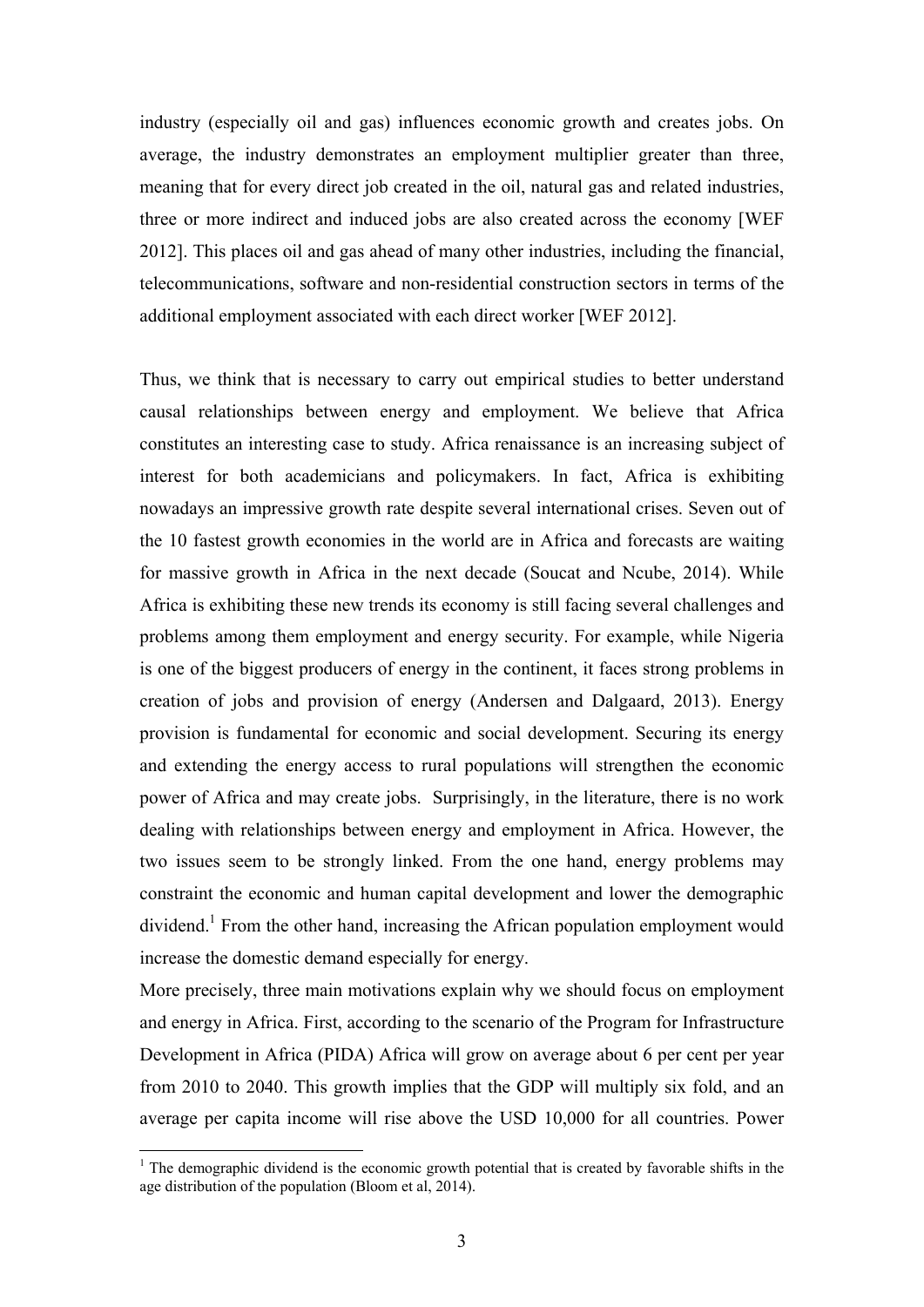demand is envisaged to increase from 590 TWh in 2010 to more than 3100 Twh in 2040 (Eberhard, 2013). Such huge needs will require massive investment in energy sector and increase in energy use per capita. Consequently an important effect on employment is expected during the next three decades. Second, several African countries have found new discoveries of oil and gas including Kenya, Tanzania, Mozambique, and Angola. East Africa is considered nowadays as a new oil and gas frontier. For example, Angola far from peaking in 2012 could extend its life as a major oil exporter by an additional 30 years and could eclipse Nigeria. These new discoveries are predicting that this industry will be one of the main providers of jobs in the next decades, given the scope of these discoveries. During the last 20 years, figures for known oil reserves in Africa have risen by more than 25 per cent, and gas reserves are now known to be more than 150 per cent higher (Vines, 2013). At the same time, these discoveries imply that the energy use constraint may be relaxed in several African countries during the next decades. Its impact on employment needs to be better understood. Finally, Africa is strongly investing in renewable energies (RE). Those energies are providing higher jobs multiplier than traditional energy sources. Africa has a vast renewable hydropower capacity in Ethiopia, and in the Democratic Republic and Zambia (the water towers of Africa). North Africa countries such Egypt, Libya and Algeria have a large potential for solar energy. The rift valley has a large potential also for clean energy generation. Exploiting these Renewable energies in the future will also be a high source of employment.

This link between employment and energy consumption needs to be better understood in the African context in order to forecast the trends and to better assess economic policies for employment and energy challenges (Rutovitz and Atherton, 2009). While these policies are examined separately in most of African countries, there is a gain to link them and to examine how employment is causing energy use and vice-versa. Our paper fills this gap and offers several contributions to the exiting literature. First, it challenges the lack of studies in matter of energy and employment by considering a large panel of African countries covering all African sub-regions. Second, it studies causal relationships between energy and employment using recent robust panel data econometric methods. Third, it discuss, based on our empirical results, whether it is possible to implement fiscal reforms in order to obtain the double-dividend for the continent (Goulder 1994, Bovemberg, and Goulder 2001, Schneider, 1997 and Smith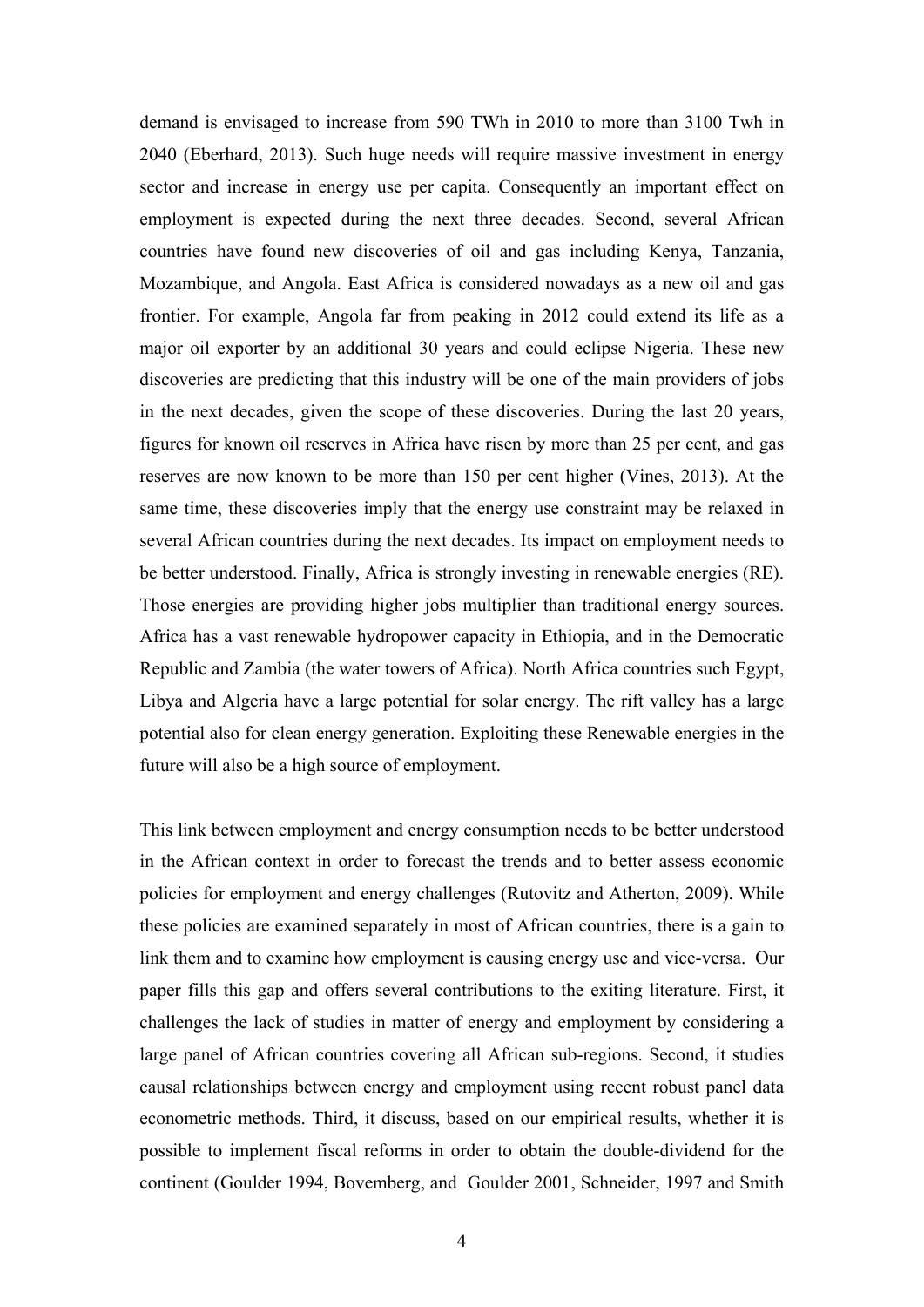1992). As Africa is growing, the growth-energy nexus is becoming an international matter in order to avoid the same western countries patterns in matter of energy use. Recommending energy and employment policies without understanding the causality between these variables seems to be counter-productive and may harm the economic and environmental assets. While most of previous studies have chosen to work on energy consumption, following Arouri et al. (2014) we will use energy use. We think it is a more relevant variable because it better reflects the situation in African countries characterized by informal consumption of energy (and therefore unaccounted). $2$ 

The remainder of the paper is organized as follows. Section 2 presents the theoretical background of our study. Section 3 is devoted to the data and the panel Granger causality test methodology. Section 4 reports our findings. Section 5 provides policy discussion and implications. Section 6 offers some concluding remarks.

#### **2. Theoretical and empirical Background**

1

This section is dedicated to the discussion of the theoretical and empirical literature linking energy consumption and employment by identifying the main economic arguments before surveying the existing empirical literature.

#### **2.1. Theoretical links between energy and employment**

Several economic effects are identified when we focus on the link between energy consumption and employment. Six of them need to be highlighted in this short survey: demographic effect, income effect, price effect, substitution effect, technological effect and structural effect.

The first effect is related to demographic change and called the demographic effect. Demographic changes impact directly either energy consumption or employment. As some countries have an increased population provoked by baby-booms, their needs in matter of energy are increasing. While in the short run, only energy needs increase (health care, education services, foods, domestic needs…) and there is no need in matter of employment. The situation becomes more complex when this population enters to the labour market. Employment and energy are growing all together.

 $2$  Energy use refers to use of primary energy before transformation to other end-use fuels, which is equal to indigenous production plus imports and stock changes, minus exports and fuels supplied to ships and aircraft engaged in international transport.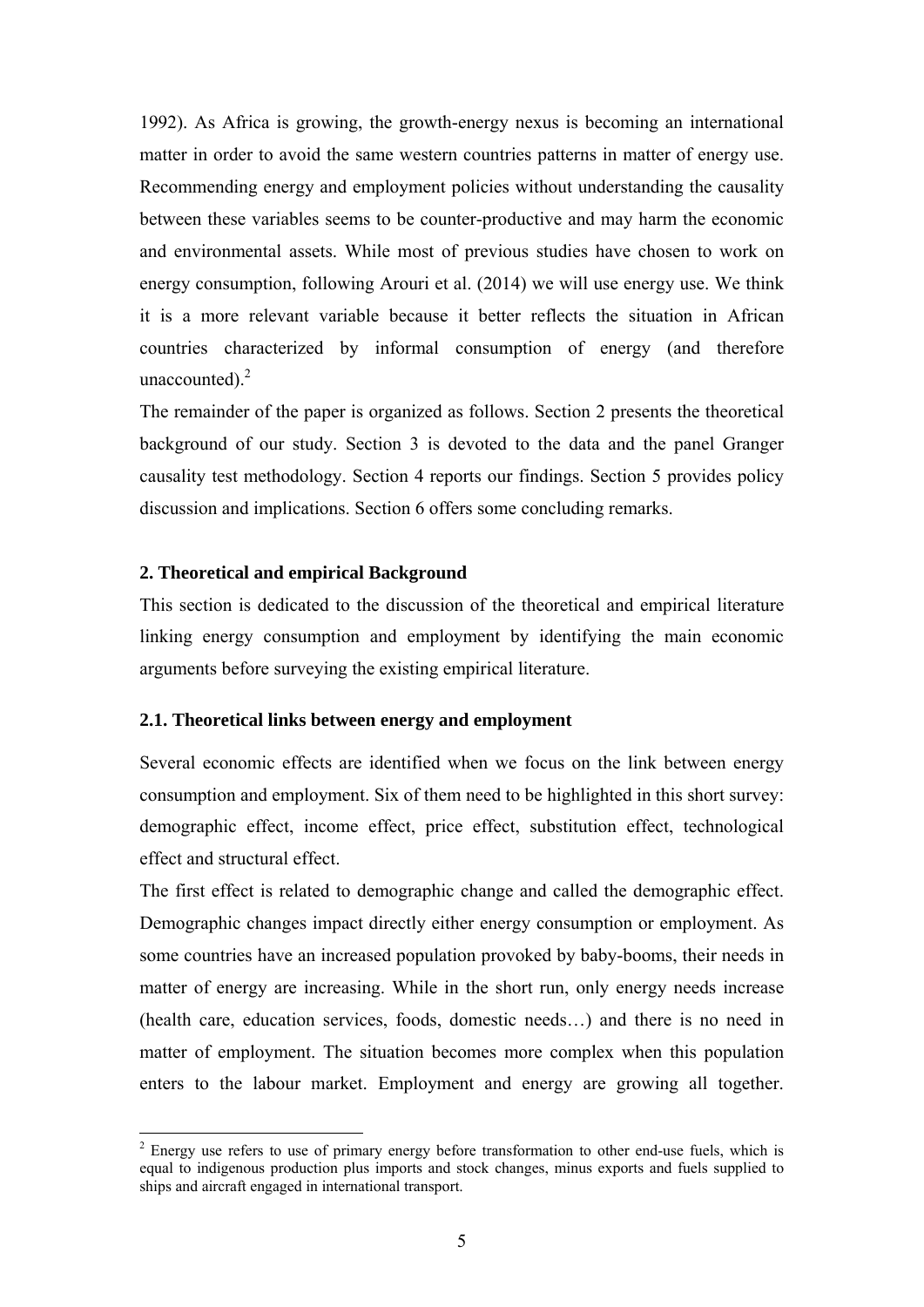Demography may also impact in-migrating workers and their families (Stenehjem and Metzger, 1976).

The second effect is the income effect. More specifically, when the economy is growing rapidly, the raise of employment will increase the revenues and the domestic demand particularly the energy consumption. This simultaneous growth of energy consumption and employment, which may be at different rates, is defined as the income effect (Murry and Dan, 1992).

The third effect is called the price effect. Exogenous shocks affecting energy sources like oil and gas have a direct and indirect impact on economic growth and on employment. The empirical evidence suggests that oil price changes affect real economic activity and employment (Papapetrou, 2001).

The fourth effect is called the substitution effect. Several authors have shown empirically that energy and labour inputs may be considered as substitutes in the macroeconomic production function. A constraint in the availability of energy may lead to more use of labour and vice-versa. Labour and energy may be considered as imperfect inputs substitutes. A dedicated literature in the nineties has advocated fiscal reforms in order to use more labour and less energy achieving a double dividend (Goulder, 1994; Bovemberg and Goulder,  $2001$ <sup>3</sup>. The substitution effect and the income effect may move in opposite directions and the net effect may be positive, negative, or neutral, depending on their relative strengths.

Another effect appears in the literature these last years (Laitner, Bernow and DeCicco, 1998; Çetin and Eğrican, 2011) and considers the technological advancements, research and development. The technological effect concerns the replacement of old energies by new energies with new technologies. The new energies have been found to usually enhance employment particularly in the developed countries. Developing countries are two types: those with some capacities to adopt and/or adapt these new technologies which will beneficiate in some ways from these changes; and the lagging countries which will have to import these technologies with a very poor impact on employment.

The sixth and final effect is the structural effect (Jespersen, 1999). Migration from an industrial based economy to a tertiary based economy is usually accompanied by less

1

<sup>&</sup>lt;sup>3</sup> The double-dividend hypothesis' suggests that increased taxes on polluting activities can provide two kinds of benefits. The first is an improvement in the environment, and the second is an improvement in economic efficiency from the use of environmental tax revenues to reduce other taxes such as income taxes that distort labor supply and saving decisions. (Goulder 1994, Schneider, 1997 and Smith 1992)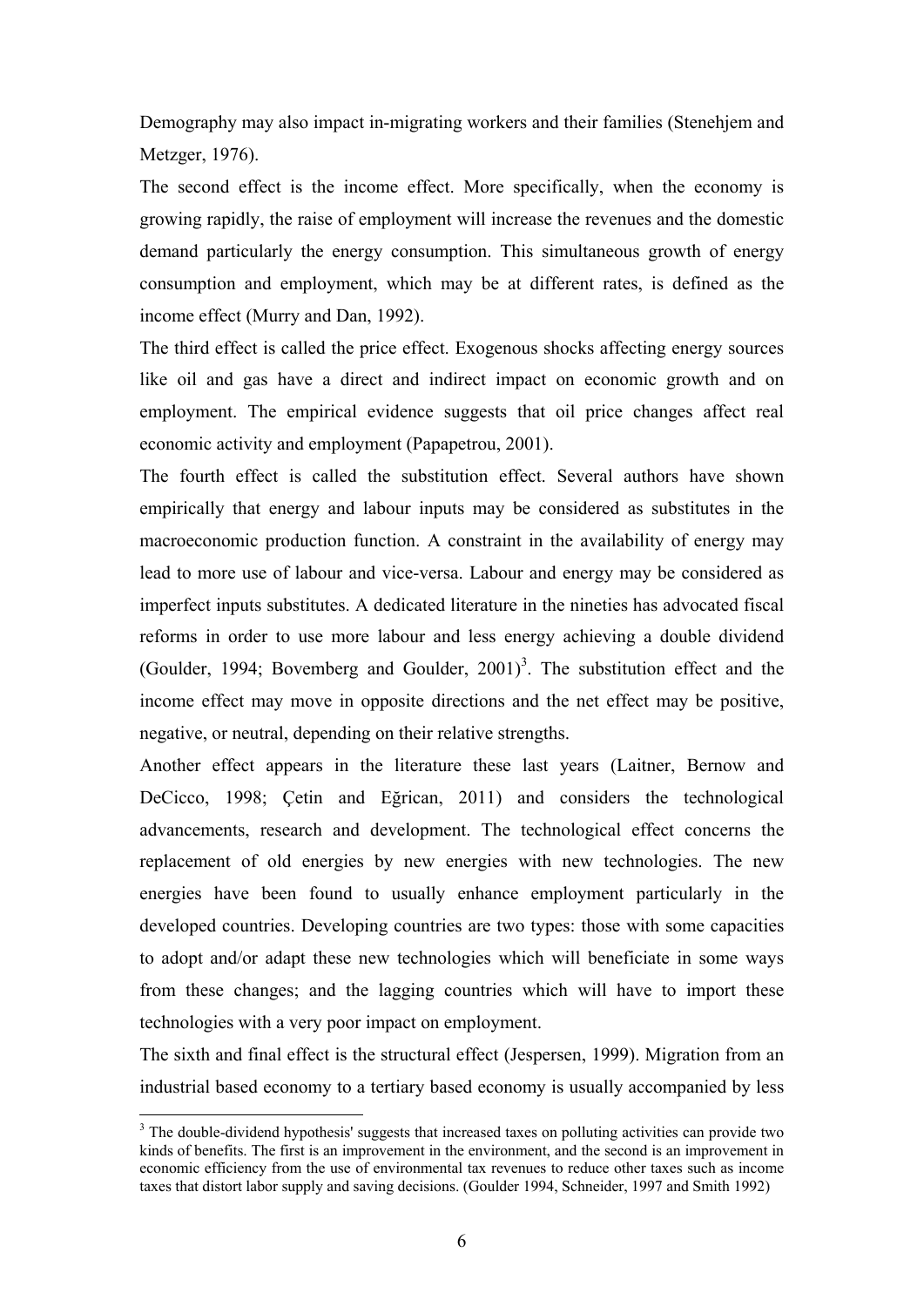pressure on energy use. Then, a switch away from manufacturing toward the service sector is expected to allow a dematerialization of economic activity and an increase in eco-efficiency without increasing unemployment. At the same time, we need to consider in the Africa setting the first stage where some countries have massive migration from agriculture sector to industry sector caused by lack of rains and climate change. This phenomenon is causing urbanization which causes an increase in the energy needs.

Taking all together, these effects may lead to several complex relationships between energy consumption and employment.

#### **2.2. Empirical findings in the literature**

There are many alternative approaches used for assessment of interactions between energy and employment. We distinguish between the methodologies used and also the level of aggregation. In other words, we have two types of methodologies pre-empting this field of work: the Input/output model and the use of the tests of causality (Granger and others). At the level of aggregation, we can find studies at the macroeconomic, regional or sectoral levels. We also notice in the recent years the emergence of high number of papers dealing with the impact of renewable energies on employment. The results of the empirical investigations available in the exiting literature are rather inconclusive. We start by discussion the relationship for the traditional energy sources before stressing the main findings for the renewable Energies.

#### **(a) Traditional energies and employment**

Akarca and Long (1979) examine the relationship between total employment and total energy consumption using dynamic time series methods. The authors show a unidirectional causality running from energy to employment, without feedback. The long run elasticity of total employment with respect to domestic energy consumption is estimated to be -0.1356. An increase in total employment should result from a constraint on energy use, rather than the decrease widely predicted.

In contrast, Yu and Jin (1992) employed cointegration tests to determine whether energy consumption has a long-run equilibrium relationship with the level of income or employment in the USA for the period 1974-1 to 1990-4. They found that the longrun equilibrium relationship fails to exist in either case. The finding implies a longrun neutrality of energy consumption.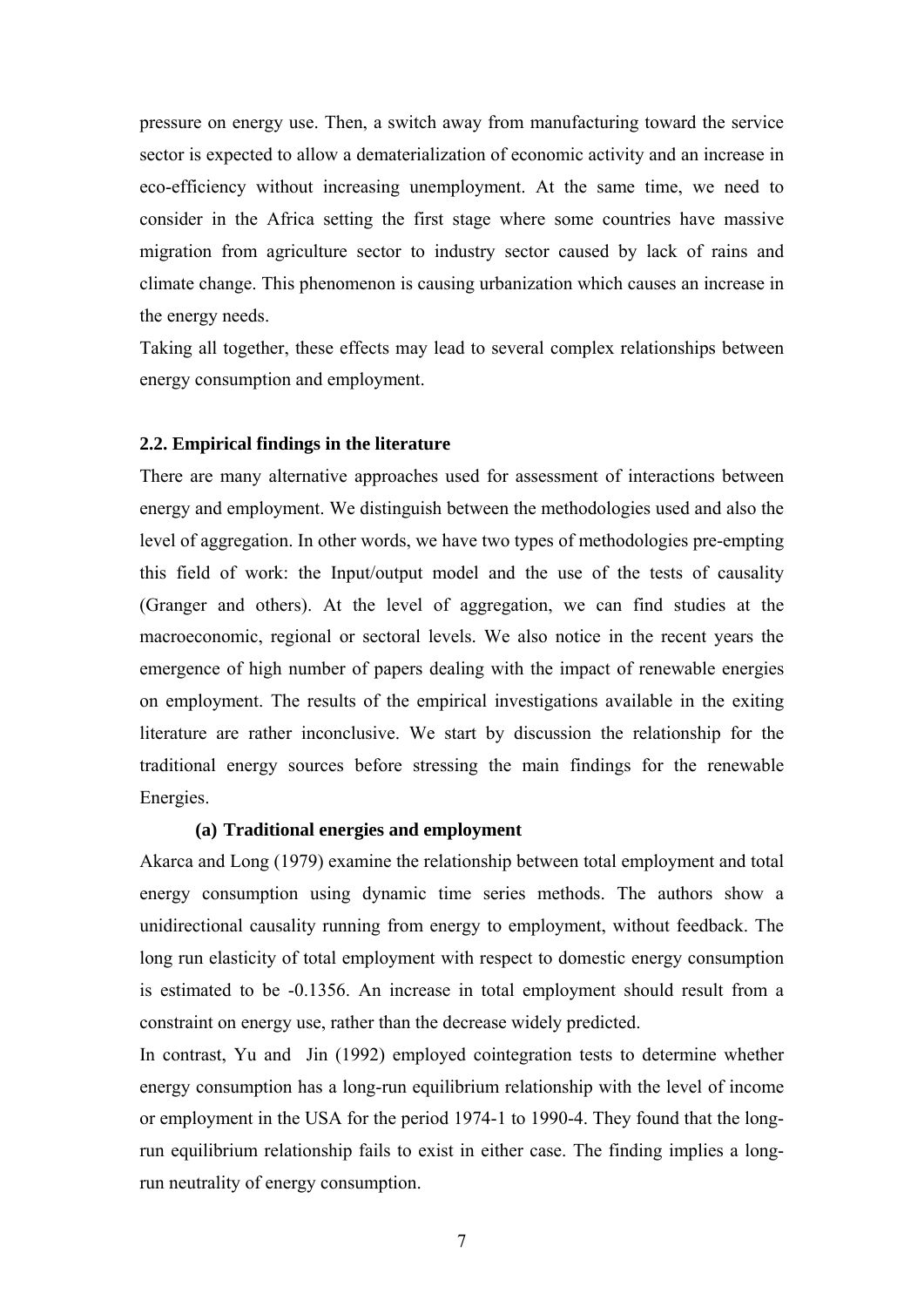The paper of Yu, Chow and Choi (1988) goes in the same direction. Statistical tests obtained by applying Granger's and Sims' techniques to an extended sample of monthly total employment, non-farm employment and energy data for the U.S.A. for the period from January 1973 to 1984 suggested that there appeared to be a significant negative causal pattern for the non-farm employment and total energy consumption. However, no causal relationship between total employment and energy consumption was detected. The causal relationships between total or non-farm employment and energy consumption were not significant under Granger's test.

These findings were revisited by Yu and Lee (1995). They indicated the existence of a bi-directional causality between nonfarm employment and energy consumption and between total employment and energy consumption in the U.S.A. Furthermore, their replication of prior studies, after log-transforming, adjusting for seasonality and correcting for unit roots, also produced a unidirectional causal relationship from total employment to energy consumption and a bidirectional causal relationship between nonfarm employment and energy consumption for the 1973:1−1984:6 sample period in the bivariate models. Extending the sample period further, however, completely eliminated the unidirectional causal relationship from total employment to energy consumption in the bivariate system.

Through the use of cross-spectral techniques, Erol (1990) tried to identify the dependence of U.S. industrial energy consumption on the industrial production index and total non-farm employment over business cycles. The author found that the industrial demand for energy is fairly sensitive to business cycles, while the household energy consumption and transportation sector energy consumption were not significantly affected by the expansion and contraction phases of the economy. In addition, he showed that there was a significant degree of correlation between the total non-farm employment and energy consumption over the business cycle frequencies. The evidence indicated a simultaneous response of employment and energy consumption to business cycle movements of the production index and suggested neutrality between energy and labour employment.

Using Hsiao's version of Granger causality and cointegration, Cheng (1998) found that employment (EP), energy consumption (EC), Real GNP (RGNP) and capital were not cointegrated in Japan. EC was found to negatively cause EP whereas EP and RGNP were found to directly cause EC. It was also found that capital negatively Granger-causes EP while RGNP and EP were found to strongly influence EC: The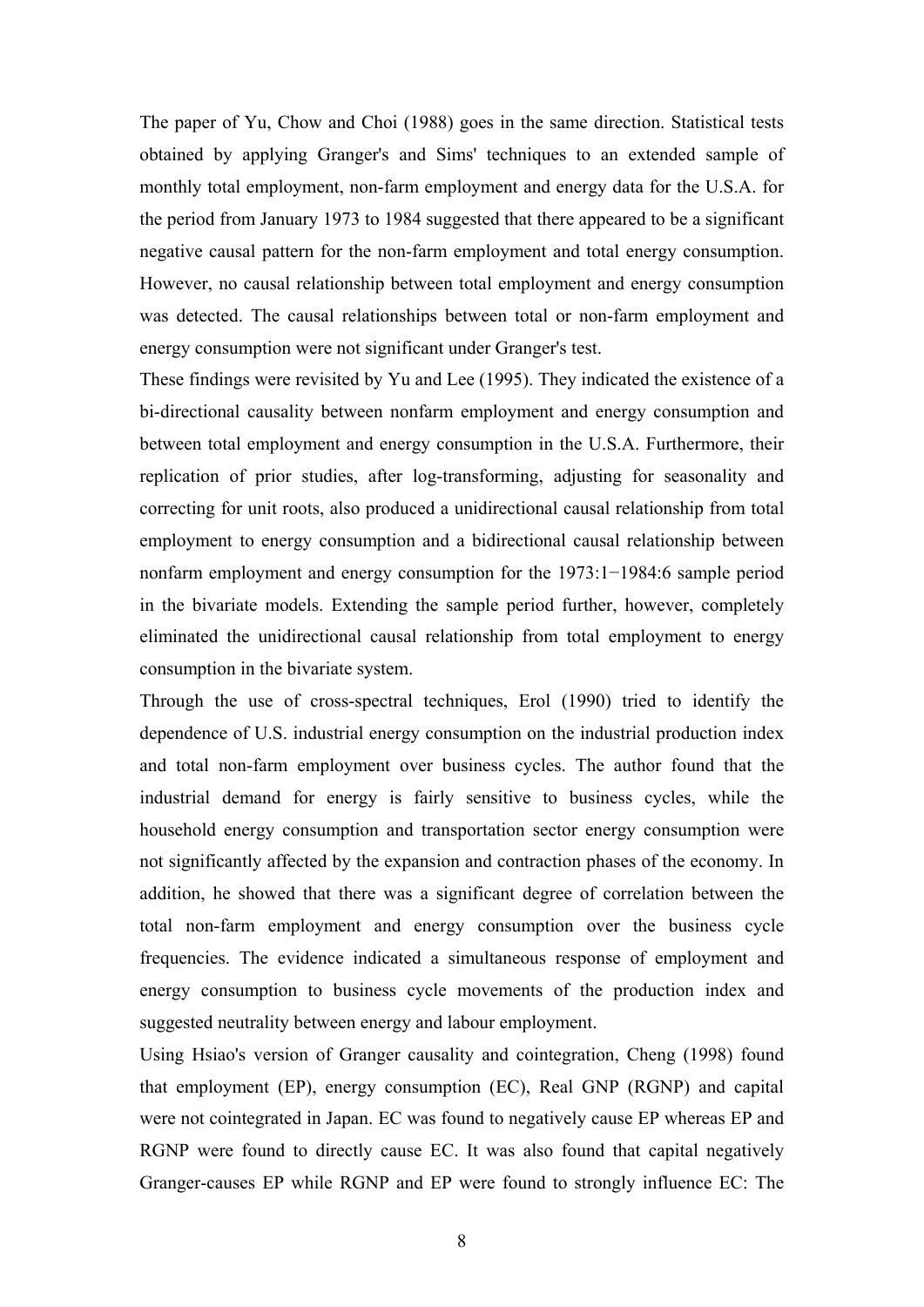findings of this study suggested that a policy of energy conservation may not be detrimental to a country such as Japan. In addition, the finding that energy and capital are substitutes implied that energy conservation would promote capital formation, given output constant.

In Jeeninga et al. (1999), the relationship between investments in energy efficiency and employment was investigated by means of a dedicated input/output simulation approach. The employment effects of energy conservation schemes were determined for France, Germany, the Netherlands, Spain and the United Kingdom. The main finding of this study was that investment in energy efficiency in the residential sector had a positive effect on total employment. However, the employment effects of the programmes were generally small compared to the size of the investment.

Shi, Heerink and Qu (2009) examined the impact of off-farm employment on rural household energy consumption choices. To this end, a hybrid farm household/village computable general equilibrium (CGE) model was used that has been calibrated for a remote village in Northeast Jiangxi Province where fuel wood was the main source of energy. They found that fuel wood was not an inferior good. The positive impact of more food consumption on fuel wood collection more than compensated the higher leisure demand associated with higher incomes. Shifts in production activities and in prices on village factor markets caused by increased labour scarcity (the lost-labour effect of off-farm employment), on the other hand, caused a reduction in fuel wood collection and consumption. For local off-farm employment the income effect dominated the lost-labour effect, resulting in a positive overall impact of higher offfarm participation on fuel wood consumption.

More recently, Chang, Fang and Wen (2001) use cointegration analysis and vector autoregressive models (VAR) to examine the causal relationships among energy consumption, employment, and output for Taiwan. Cointegration test result has indicated that these three variables are cointegrated with one cointegrating vector. The results from Granger causality tests based on vector error-correction models (VECM) suggested bidirectional Grange causality for employment-output and employmentenergy consumption, but only unidirectional causality running from energy consumption to output.

In the same vein, Narayan (2005) studies the relationship between electricity consumption, employment and real income in Australia within a cointegration and causality framework. The author found that electricity consumption, employment and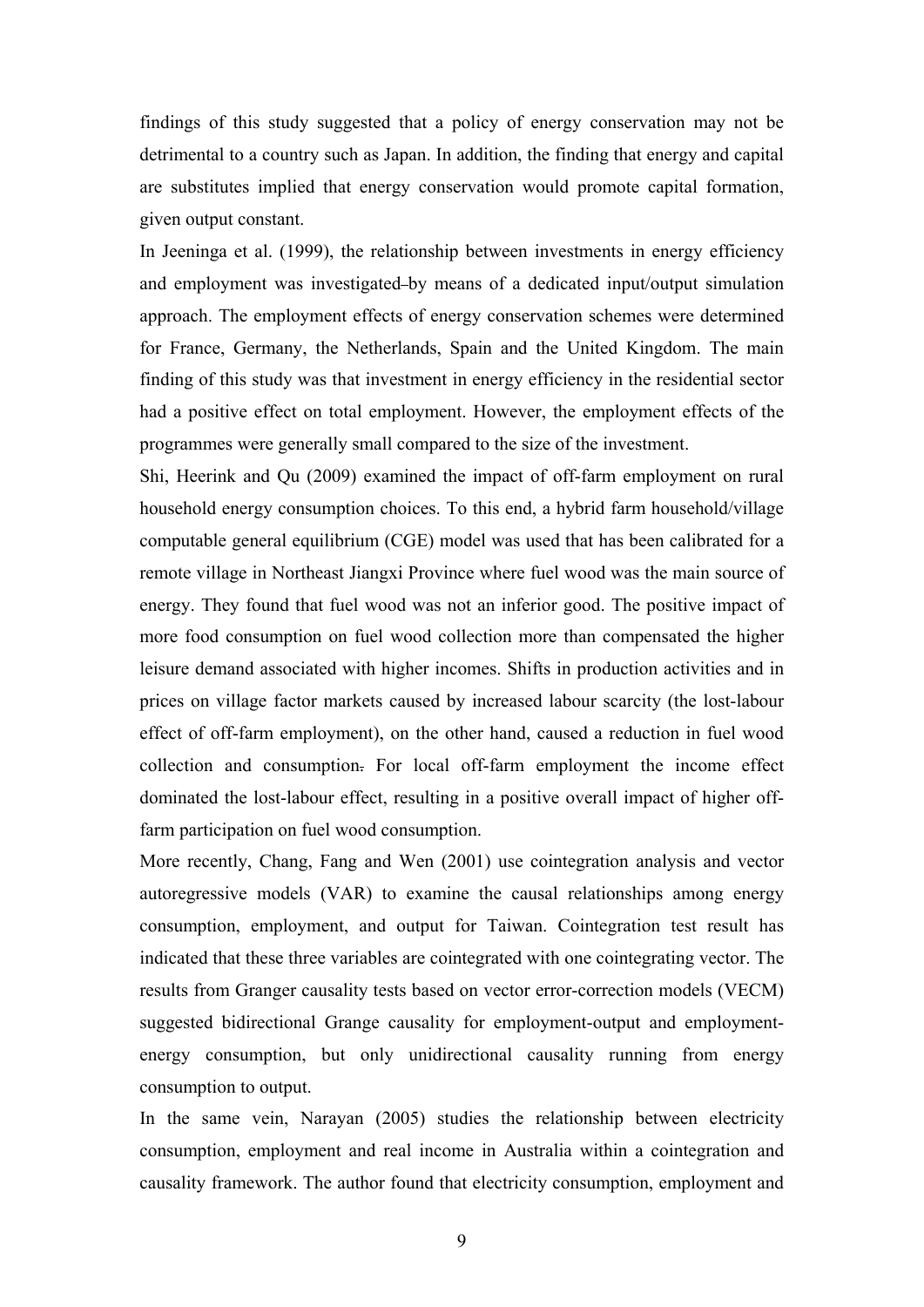real income are cointegrated and that in the long-run employment and real income Granger cause electricity consumption, while in the short run there is weak unidirectional Granger causality running from income to electricity consumption and from income to employment.

The study of Ghosh (2009) probes nexus between electricity supply, employment and real GDP for India within a multivariate framework using autoregressive distributed lag (ARDL) bounds testing approach of cointegration. Long-run equilibrium relationship has been established among these variables for the time span 1970–71 to 2005–06. The study further established long- and short-run Granger causality running from real GDP and electricity supply to employment without any feedback effect. Thus, growth in real GDP and electricity supply were responsible for the high level of employment in India.

Payne (2009) founds with the Toda-Yamamoto long-run causality test a positive and statistically significant causality from energy consumption to employment in Illiois (USA) over the period 1976 to 2006.

### **(b) Renewable Energies and Employment: Green Jobs**

Most of the economic literature has examined the relation between energy and output variables with special focus on GDP and growth as proxies of output lagging behind employment. One key explanation is the fact that employment is close to GDP. A new literature is focusing nowadays on renewable energies (RE) and its outputs. They are mainly considering the employment as the main output. The main explanation relies to the double dividend hypothesis. Promotion of green growth can help achieving better environmental and employment results. "*Conventional energy technologies such as nuclear energy, hydropower and natural gas or coal based power generation have also been subjected to job creation assessments. Studies that focus on renewable technology, however, make up the majority of the available literature, as only few studies consider fossil-based alternatives.*" (van der Zwaan et al. 2013, p:298). The second explanation relies to the fact that RE are less capital intensive and are more labor intensive than traditional sources of energy. Such characteristic implies more jobs.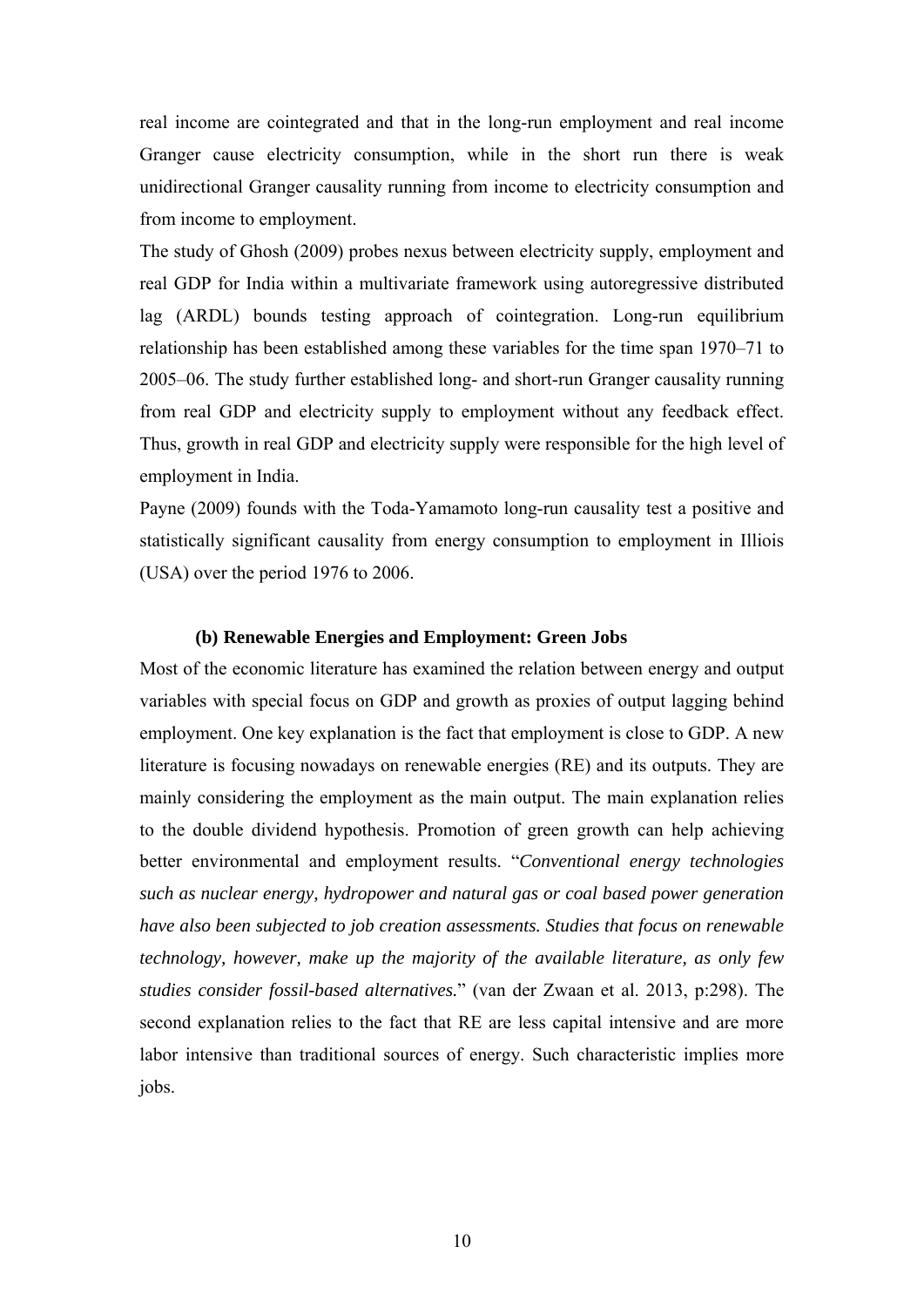In fact, since a decade an emergent literature is showing the importance of RE in matter of jobs creation especially in the context of the European Community (EC).<sup>4</sup> EC is trying to make its energy transition and to move to more renewable energy sources (RES) such as solar energy (photovoltaic and thermal), wind energy (on and off-shore), biomass based energy, and geothermal power in order to mitigate climate change and reduce its air pollution. One of the arguments is the fact that this transition may provide new jobs and will have an impact on the labor market. RES can stimulate a broad range of sectors directly or indirectly related to energy use and production<sup>5</sup>. It is fully accepted nowadays that increase in renewable power leads to job creation. The RE labor intensity is higher than the conventional energy sources (Llera et al, 2013). For every MW installed it is estimated that renewable energy sources generate between 1.7 and 14.7 times more jobs than natural gas generation plants (Heavner and Churchill, 2002) and up to 4 times more jobs than those supplied with coal (Singh and Fehrs, 2001).

Several papers and reports have tried then to calculate those employment gains. Since the European Union has committed first itself to reach 20 percent of the share of total energy from renewable energies in  $2020<sup>6</sup>$  several papers have tried to calculate the expected employment effects of such policy. The European Commission calculation reports positive employment net effect of advanced RES deployment in Europe (ISI, 2009). Blazejczack et al. (2011) found a positive impact of RES deployment in Germany. Lehr et al. (2012) evaluated that the net impact of RE expansion in the German Market, taken into account several assumptions about international trade, fuel prices, and domestic installations. Their results show positive net effect on the labor market. RE expansion will reach around 150 thousands in 2030. Gross employment will increase from 340 000 in 2009 to between 500 000 and 600 000 in 2030. Tourkolias and Misrasgedis (2011) found positive employment effects of an increase

1

<sup>&</sup>lt;sup>4</sup> Cameron and van der Zwaan (2012) listed at least 60 papers focusing on the relation between RES and employment.

<sup>&</sup>lt;sup>5</sup> Lambert and Pereira (2012) have presented a discussion of the various factors that influence the analysis of renewable energy and its impact on employment. A critical evaluation of the literature revealed factors that should be considered when completing a study about renewable energy and employment: labor intensity of renewables; cost increases and availability of investments; counting job losses; job quality and skills, model assumptions and sources of information. Analytical studies using extensive surveys were found to be more appropriate for regional studies while input–output methods were better suited to national and international studies.

 $6$  The renewable energy directive  $2009$  – European Commission.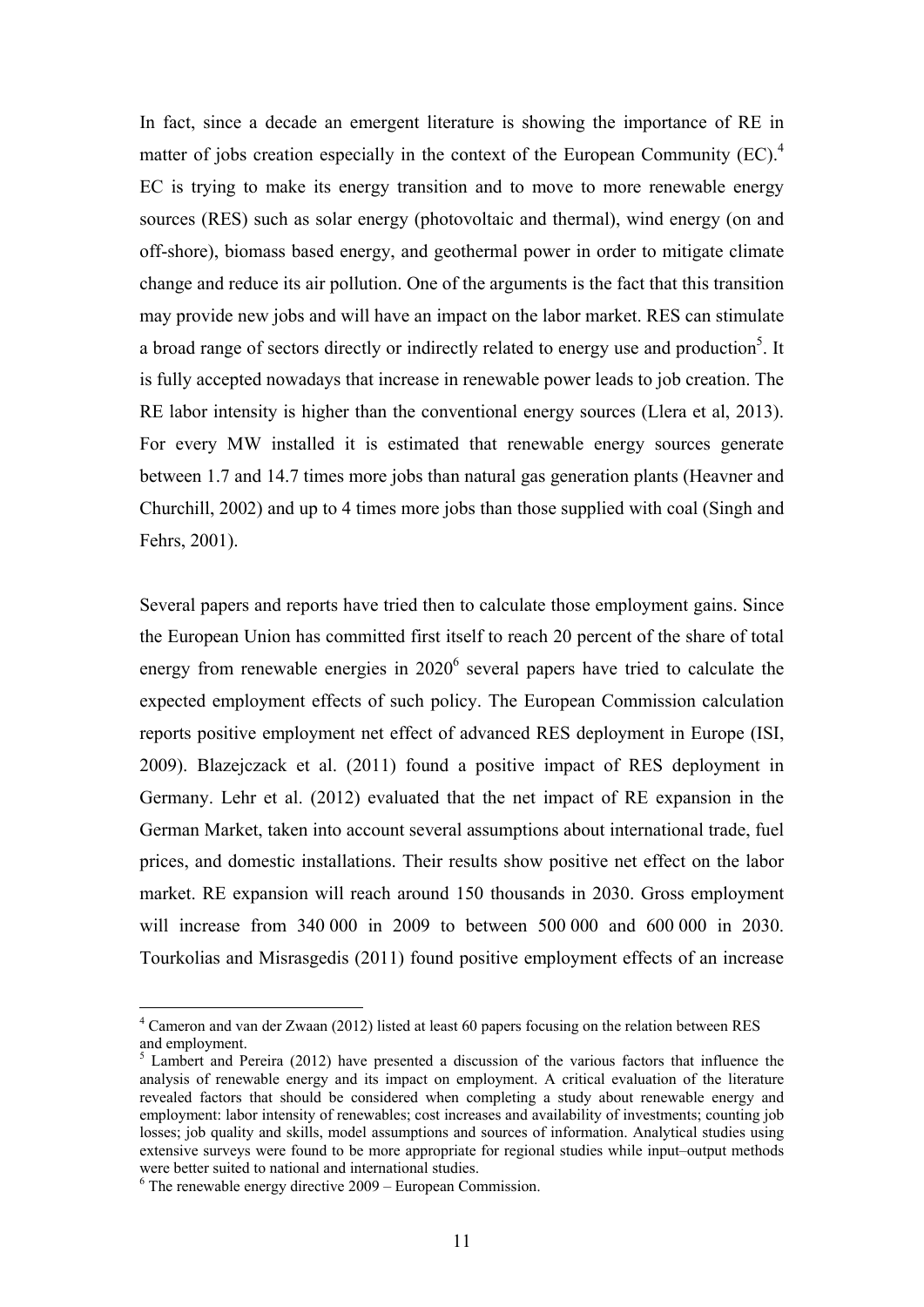in the share of RES in the Greek economy. Greece has a national target to reach 40% of its energy from RES while nowadays its share is only 12%. Llera et al. (2013) found similar results by examining the reinforcing effects of the expansion of the renewable technologies industry in Spain. Herrero et al. (2011) found that the net impacts of a transition to renewable energies in Hungary is positive in the entire scenario they use it.

Similar results are found for the USA. Wei, Patadia and Kammen (2010) found that all non-fossil fuel technologies (renewable energy, EE, low carbon) created more jobs per unit energy than coal and natural gas in the U.S.A. Aggressive measures could generate over 4 million full-time-equivalent job-years by 2030 while increasing nuclear power to 25% of overall generation in 2030 could yield an additional 500,000 job-years. Several papers<sup>7</sup> however doubt positive employment impacts and advocate that such calculation are subject to other policy considerations such the promotion of the feed-in tariff in Germany.

A wide range of papers are investigating nowadays these findings in the context of emerging countries in order to discuss the general validity of this purpose. van der Zwaan et al. (2013) estimate the required jobs for the wind and solar energy sector for the MENA region in 2050. They made this estimation under the assumption that at that time 60% of energy will be provided by RE. RE jobs required will be 155,000 direct jobs and 115,000 indirect jobs. They also suppose that this simulation takes into account that some component of solar and wind energy will be manufactures in the region itself. Cetin and Egrican (2011) find positive job impacts of solar energy in Turkey. Simas and Paca (2014) report positive employment impacts of RE in Brazil. The job potential corresponds to 13.5 persons-year equivalents for each MW installed between manufacture and first year operation of a wind power plant, and 24.5 persons-year equivalents over the wind farm lifetime. Results show that major contributions from wind power for job creation are in the construction stage.

<u>.</u>

 $<sup>7</sup>$  Frondel and al. (2009) doubt positive employment impacts of RES increase driven by the German</sup> feed-in-tariff in the long run. Previously, Hillebrand et al. (2006) concluded that RES promotion will have positive net employment impacts in the short run due to RES installations, which will turn negative in the long run due to the long-term costs of the feed-in tariff, which guarantees fixed tariffs for 20 years. Similar findings are provided by Böhringer et al. (2013). According to them, their computable general equilibrium analysis suggests that the prospects for employment and welfare gains are quite limited and relies on the subsidy rate practiced by the German authorities.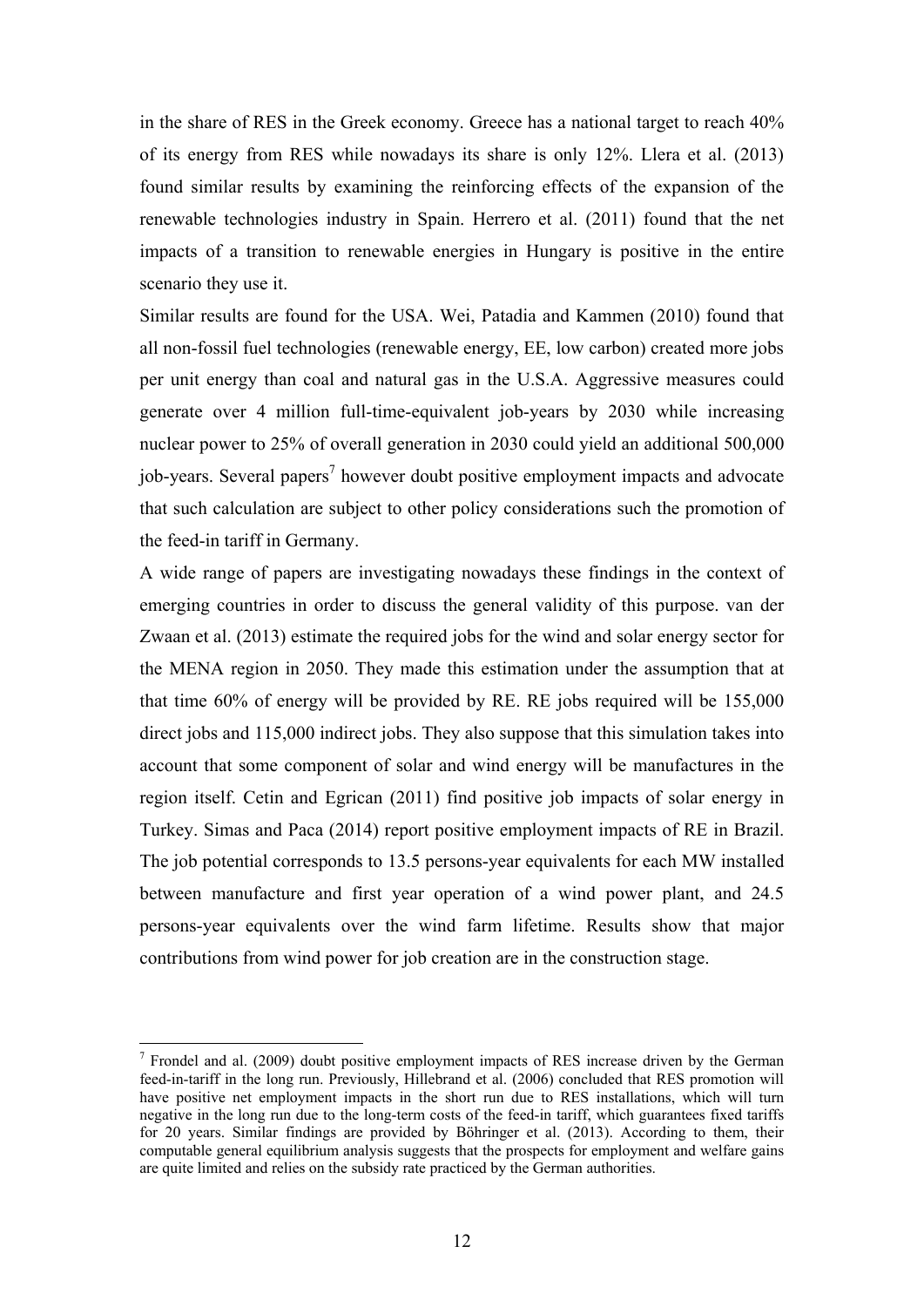Lambert and Pereira (2012) have presented a discussion of the various factors that influence the analysis of renewable energy and its impact on employment. A critical evaluation of the literature revealed factors that should be considered when completing a study about renewable energy and employment: labour intensity of renewables; cost increases and availability of investments; counting job losses; job quality and skills, model assumptions and sources of information. Analytical studies using extensive surveys were found to be more appropriate for regional studies while input–output methods were better suited to national and international studies.

To our knowledge the only study for an African country was conducted by Openshaw (2010). The study undertaken in Malawi from 1995 to 1997 and 2007 to 2008 estimates the supply and demand of household energy. Openshaw (2010) indicated that biomass has been not only the principal energy, accounting for 89 percent of demand, but also the main traded energy in the two time periods accounting for 56–59 percent of commercial demand. Petroleum products supplied 26–27 percent, electricity 8–12 percent and coal 6–10 percent. The market value of traded wood fuel was US\$ 48.8 million and US\$ 81.0 million in 1996 and 2008 respectively, about 3.5 percent of gross domestic product (GDP). The study found that in 1996 and 2008 respectively, the equivalent of 93,500 and 133,000 full-time people was employed in the biomass supply chain, approximately 2 percent of the potential workforce. In contrast, about 3400 and 4600 people were employed in the supply chain of other fuels in these years. If the Malawi findings were applied to the current estimated wood energy consumption in sub-Saharan Africa, then approximately 13 million people could be employed in commercial biomass energy; this highlights its importance as a means to assist with sustainable development and poverty alleviation.

This rapid literature review shows contradictory results. The Energy-Employment nexus needs further empirical investigation especially in the African context. This is especially needed given the urgency of Africa to challenge the unmet needs for energy in the next years.

#### **3. The African context**

Africa is nowadays one of the most growing regions in the world. In the last ten years and despite the world crises touching all the most developed countries, African growth remains positive and even increased to nearly 6% in 2006 and 2007 (figure 1).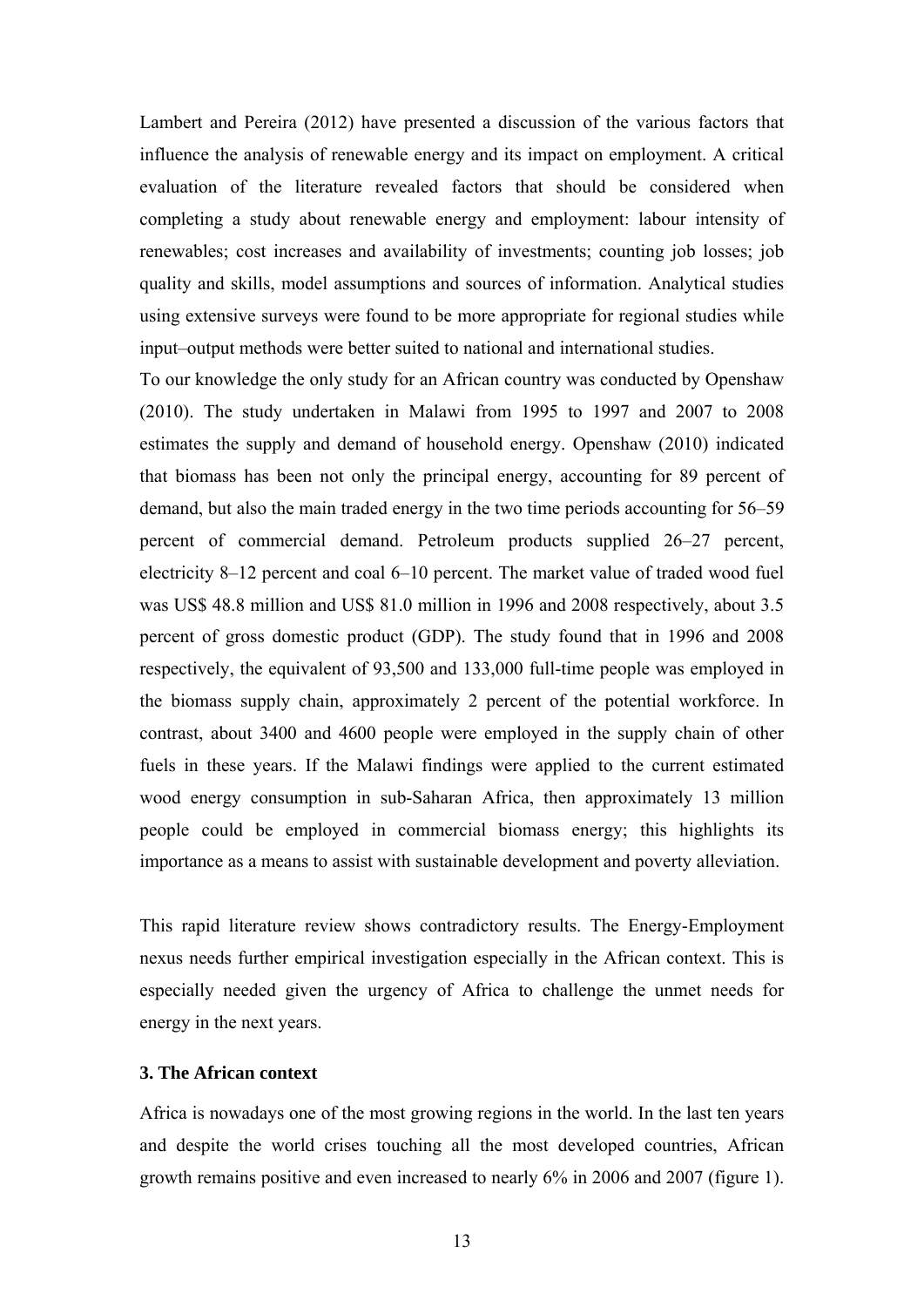And the year after in the heart of the economic torments, Africa was performing 3% far from the negative figures of the majority of the developed countries in the world.



Figure 1: Evolution of the GDP growth in Africa for the period 1991-2011

These relatively high levels of growth could not be achieved without an increased demand on the energy sector. And effectively, the use of energy in Africa continued to grow from one year to another during the past 40 years and particularly since 1991 (figure 2). On average the total amount of energy used in Africa has more than tripled during the past forty years. It should be noted also that some stability is achieved in the end of the period. It will be necessary to check the figures of 2012 and 2013, which will be published soon, to see if these figures are cyclical or if they represent a new trend for the use of energy. Obviously the final trend of the total use of energy is also related directly to the demographic growth of the African population which is among the highest in the world.



Figure 2: Evolution of energy use in Africa between 1971- 2011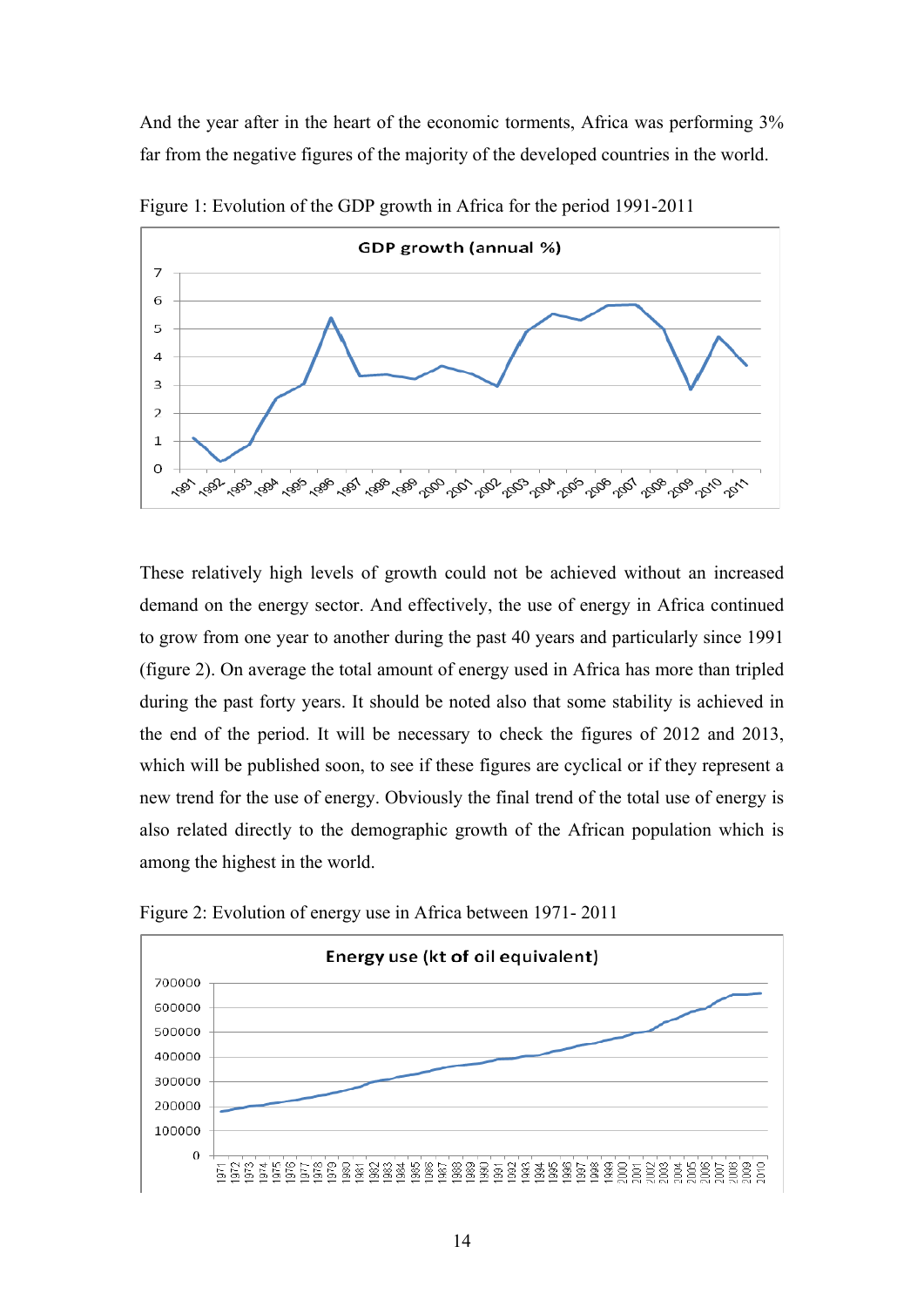Once the total amount of energy is deflated by the number of inhabitants, the curve becomes flatter (Figure 3) and the growth rate of the energy use per capita becomes lower although still positive. This means that the population growth has had the effect of slowing the growth of the amount of energy use per capita.



Figure 3: Evolution of energy use per capita in Africa between 1971- 2011

The employment rate of the population over 15 years of age has remained fairly stable (between 58.5% and 60.5%) during the last 20 years. In summary, we can divide the period 1991-2011 into three parts. The first from 1991 to 2001 characterized by a stagnation rate between 58.5% and 59%. The second period, from 2002 to 2008, saw the curve passing to a clearly positive slope and going over 60%. Then a period of stability or even decline reappears from 2009 until 2011. The latter period is synonym of first signs of unemployment climbing.

It is obvious that the growth achieved in Africa in recent years was not followed by an improvement of the situation of job seekers. Decision makers therefore have to develop strategies (policies) which must improve both the overall economic situation and also employment. In this paper, we argue that the energy sector can play this role.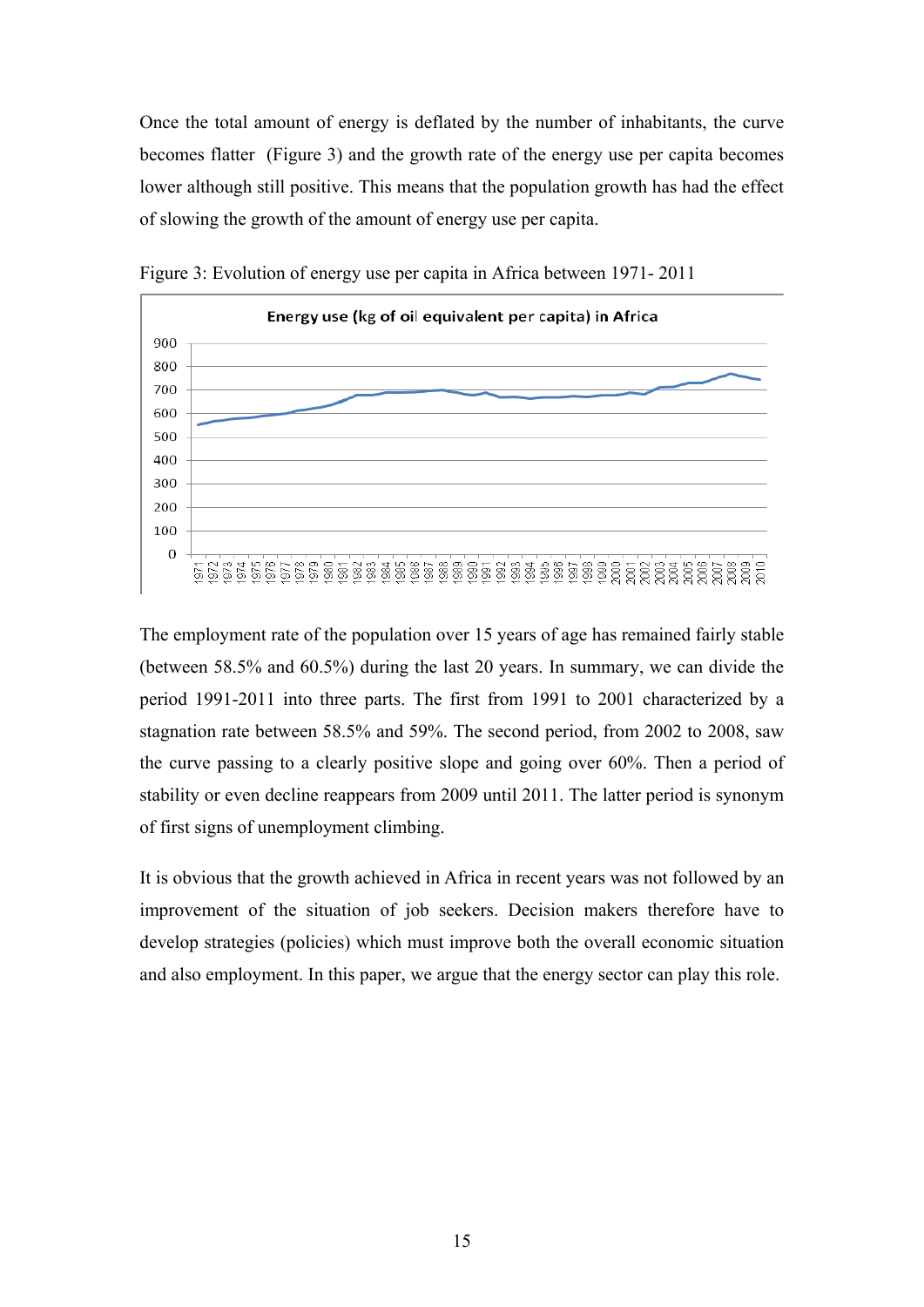

Figure 4: Employment to population ratio + 15 for the period 1991- 2011

The superposition of the two previous graphs suggests the possibility of a correlation between the two variables (figure 5). $8$  Indeed, the two indicators of energy and employment seem to have the same evolution in time. But this kind of graph does not give us an exact idea about the level of this correlation, nor informs us about the type of relationship, nor on the direction of causality. It is also a global relationship that hides all conceivable developments that characterize each African country. But this requires more investigations and need more sophisticated econometric techniques that will be put in place in the next section.

Figure 5: Comparison between the evolution of the rate of employment and the energy use per capita



 $8$  To have a comparable evolution of employment and energy use in the same graphic, we divided the per capita energy use figures by ten.

<u>.</u>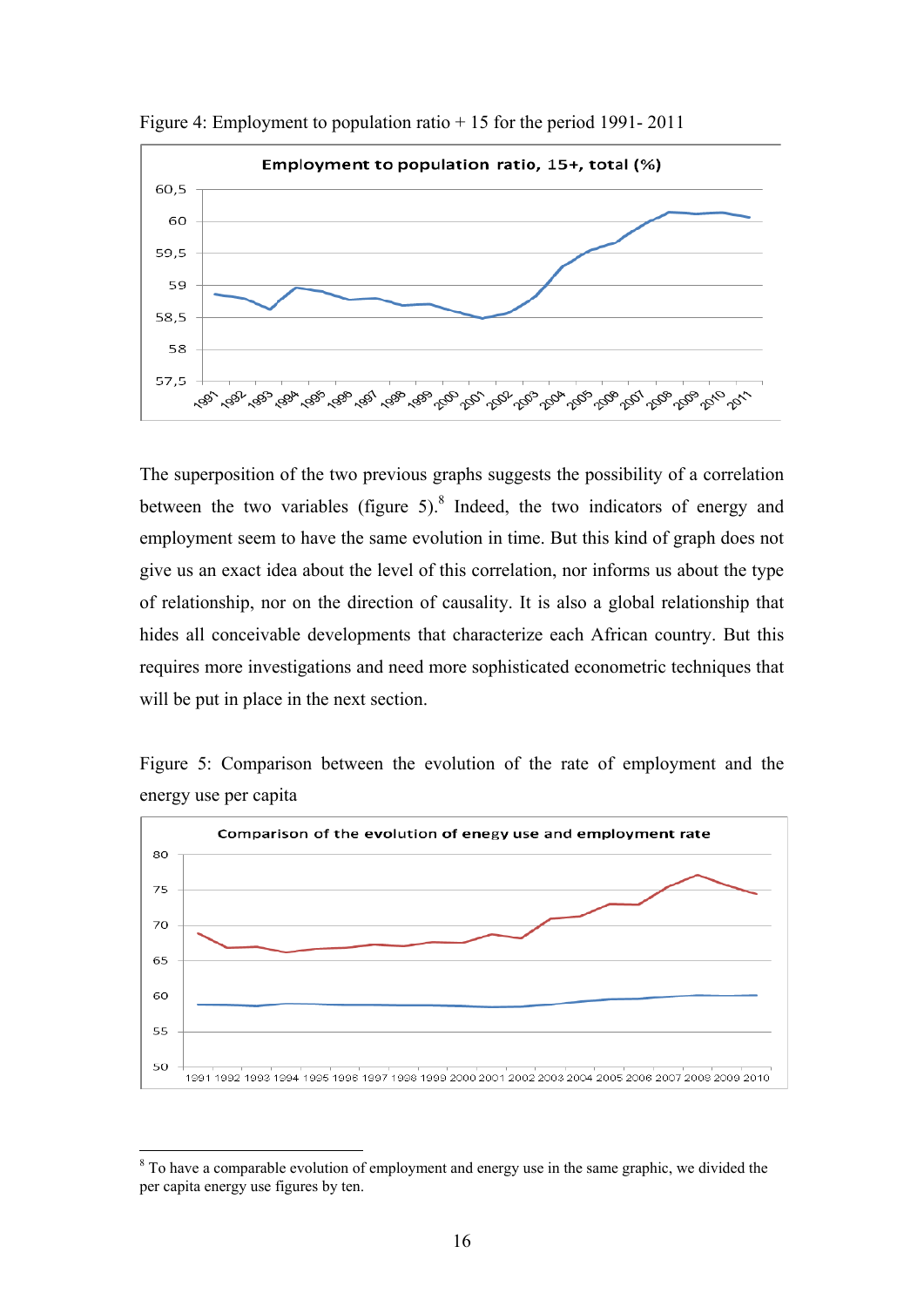#### **4. Data and Methodology**

This paper contributes to the literature with a bootstrap panel analysis of causality relationships between energy use and employment for a sample of 16 African countries: Algeria, Benin, Cameroon, Democratic Republic of Congo (DRC), Egypt, Ethiopia, Ghana, Kenya, Morocco, Mozambique, Nigeria, Senegal, South Africa, Tanzania, Tunisia and Zambia. We consider here annual data for energy use<sup>9</sup> and employment<sup>10</sup> (as well as a series of control variables associated with both energy use and employment: economic growth, inflation and exchange terms) over the 1991- 2010 period extracted from World Development Indicators Database (World Bank,  $2013$ .<sup>11</sup> From an econometric point of view, we first estimate a panel Vector AutoRegressive (VAR) model and then implement the panel-data approach of Kónya (2006), based on Seemingly Unrelated Regressions (SUR) system and Wald tests with country specific bootstrap critical values. In this specific framework we allow for cross-country correlation, without the need of pretesting for unit roots and cointegration (as in Phillips, 1995).

Specifically, we consider the following bivariate finite-order vector autoregressive (VAR) model to energy use  $(E)$  and employment  $(EMPLOY)^{12}$ 

$$
\begin{cases}\nE_{it} = \alpha_{1i} + \sum_{j=1}^{p_{1i}} \beta_{1,i,j} E_{it-j} + \sum_{j=1}^{p_{2i}} \gamma_{1,i,j} \text{EMPLOY}_{it-j} + \varepsilon_{1,i,t} & t = 1,...,T \ i = 1,...,N \ (1a) \\
\text{EMPLOY}_{it} = \alpha_{1i} + \sum_{j=1}^{p_{1i}} \beta_{2,i,j} E_{it-j} + \sum_{j=1}^{p_{2,i}} \gamma_{2,i,j} \text{EMPLOY}_{it-j} + \varepsilon_{2,i,t} & t = 1,...,T \ i = 1,...,N \ (1b)\n\end{cases}
$$

, where *i*  $(i = 1,..., N)$  and  $t$   $(t = 1,..., T)$  denote respectively the country, and the period, whereas *j* indicate the lag, and  $p_{1i}$ ,  $p_{2i}$  and  $p_{3i}$ , represents the maximum lags in equations (1a) and (1b).  $\varepsilon_{i,i}$  and  $\varepsilon_{2,i}$ , are assumed to be white-noises and can be correlated with each other for a specific country, but not across countries.

<u>.</u>

<sup>&</sup>lt;sup>9</sup> Energy use refers to use of primary energy before transformation to other end-use fuels, which is equal to indigenous production plus imports and stock changes, minus exports and fuels supplied to ships and aircraft engaged in international transport. International Energy Agency (IEA Statistics © OECD/IEA, http://www.iea.org/stats/index.asp).

 $10$  Employment to population ratio is the proportion of a country's population that is employed. Ages 15 and older are generally considered the working-age population. International Labour Organization, Key Indicators of the Labour Market database.<br><sup>11</sup> Data are available at http://data.worldbank.org/.

 $12$  We would like to thanks L. Kónya for sharing his original TSP program with us, which we have then modified for our investigation. For concision purpose, we do not show control variables in the presentation of models and results.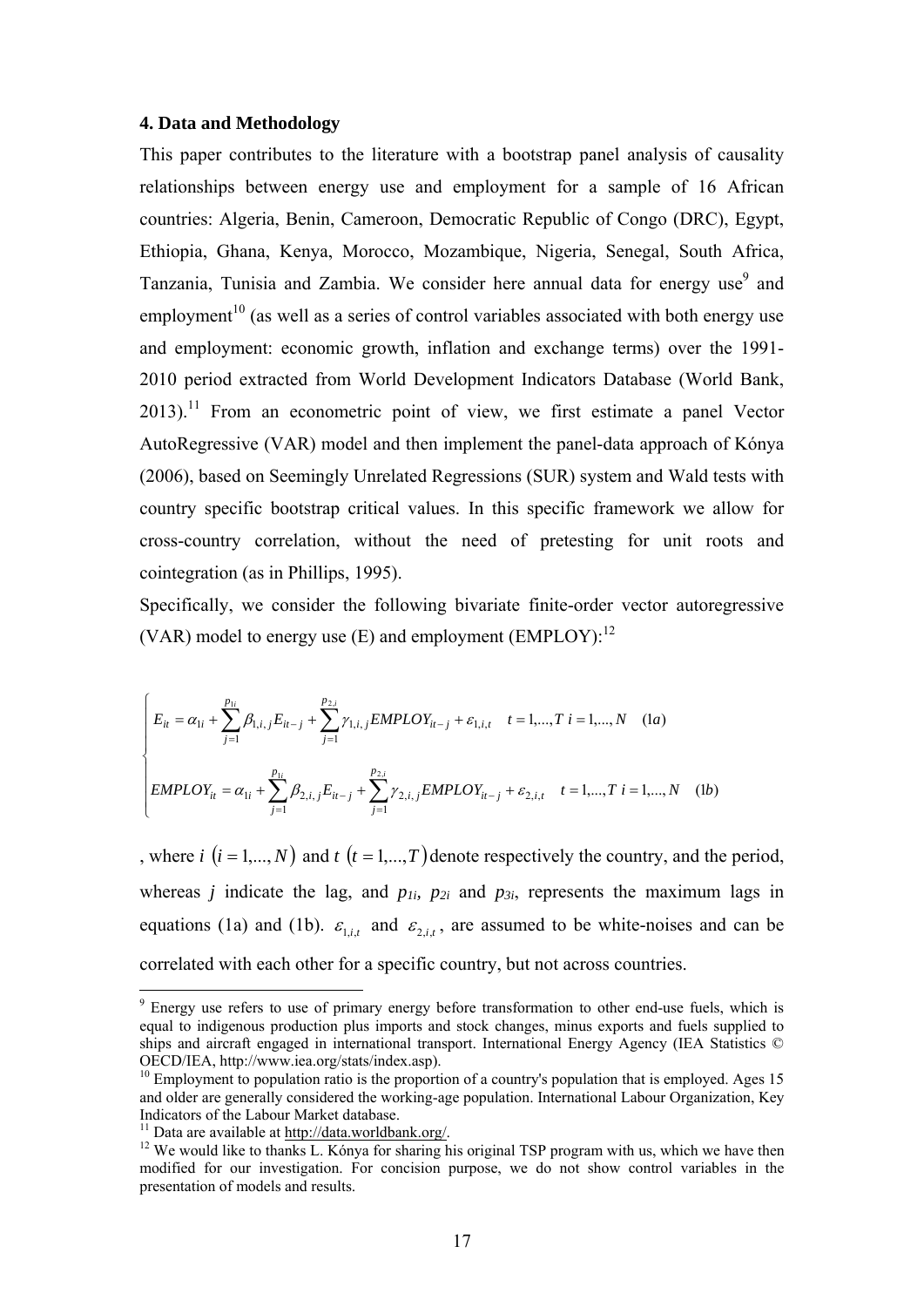Then, the above VAR is estimated using Zellner's Seemingly Unrelated Regressions (SUR), because potential interactions may affect individual regressions through contemporaneous correlation<sup>13</sup> within equations (1a) and (1b). Finally, Granger causality is investigated with Wald tests with critical values generated for each country by simulation and bootstrapping techniques.

In equations (1a) and (1b) of the VAR, in country *i* there is one-way Grangercausality from EMPLOY to E if in the first equation not all  $\gamma_{1,i}$  are zero but in the second all  $\beta_{2i}$  are zero; there is one-way Granger-causality from E to EMPLOY if in the first equation all  $\gamma_{1,i}$  are zero but in the second not all  $\beta_{2,i}$  are zero; there is twoway Granger-causality between E to EMPLOY if neither all  $\beta_{2i}$  nor all  $\gamma_{1i}$  are zero; and there is no Granger-causality between E to EMPLOY if all  $\beta_{2,i}$  and  $\gamma_{1,i}$  are zero.<sup>14</sup>

 This procedure has at least three advantages. Firstly, it does not assume that the panel of countries is homogenous, so it is possible to test for Granger-causality on each individual country separately. Secondly, this panel methodology which is an extension of the approach proposed by Phillips (1995) for testing for Granger noncausality on time series data in VAR models expressed in levels, does not also necessitate the use of pre-tests for a unit root or cointegration. However, it still necessitates determining the model's optimal lag length which can easily be done using the Akaike (AIC) or Schwarz Information Criterion (SIC). This is a very nice property since it is now well known that unit-root and cointegration tests have low power in finite samples, and different tests may lead to opposite conclusion. Thirdly, this panel Granger causality approach enables the applied economist to know for how many countries and for which countries of the panel there exists one-way, two-way, or no Granger-causality.

#### **5. Results**

1

The implementation of the AIC and SIC criteria in a model initially incorporating a maximum lag length of 3 leads to the selection of a VAR(1) model in accordance with data properties. Besides, misspecification tests report in this case no deviation from

<sup>&</sup>lt;sup>13</sup> Since there exists very strong economic links between countries of Africa, this assumption seems to be very relevant here.

<sup>&</sup>lt;sup>14</sup> It has been pointed out by Kónya (2006) that this definition was associated to one-period-ahead Granger causality.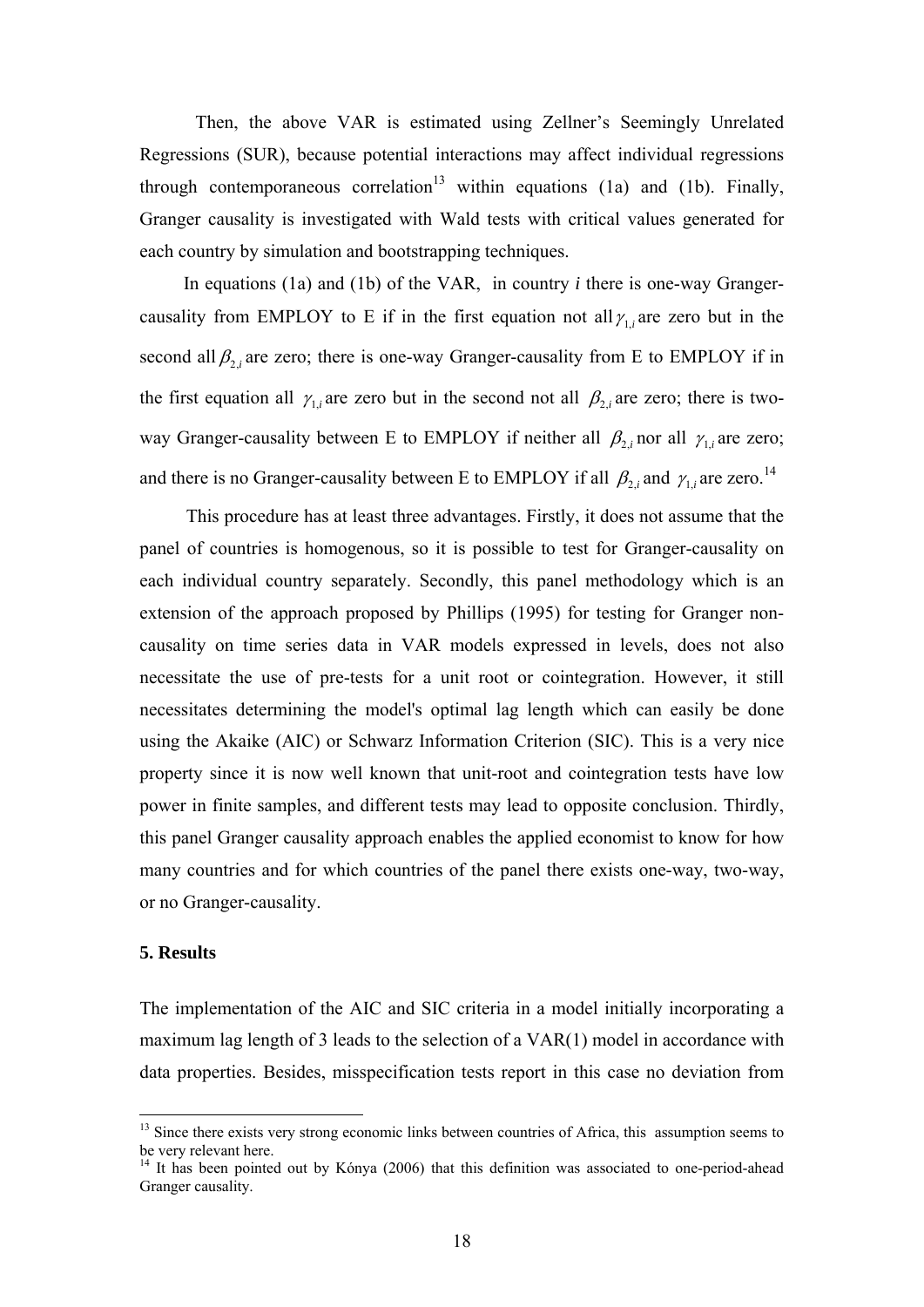usual underlying assumptions. We then use the Breusch-Pagan Lagrange multiplier statistic (1980) to test for the diagonal error variance-covariance matrix. We report that within the different systems considered, the no contemporaneous correlation null hypothesis is always rejected at the five percent level of significance. This provides clear evidence in favour of the use of SUR estimators which lead to more efficient parameter estimates than Ordinary Least Squares.

Tables 1a and 1b summarize our results.<sup>15</sup> A unidirectional causality from employment to energy is found for (Cameroon, Ethiopia, Tunisia, Zambia), while a unidirectional causality running from energy to employment is obtained for (Democratic Republic of Congo, Egypt). One can also notice bidirectional causality for (Algeria, Benin, Kenya, Mozambique, Tanzania).

The first group of countries exhibit a unidirectional causality from employment to energy. The main explanation is linked to the productive and revenue effects. The revenue effect means that once an individual finds a job, the revenue generated leads to an expansion of energy consumption. The expansion of economic sectors leads to a growth and an investment that cause an employment effect. In fact, the private sector hires more employees. This phenomenon causes an expansion of its energy use. As an illustration, Tunisia has exhibited a growth rate of 5% over the last decade. During this period, the expansion of private sector has impacted the employment and energy consumption. Since then the more is the employment the more is the energy use. This causality is found for RDC and Egypt.

|                              | Estimated   | <b>Test Statistic</b> | Bootstrap critical values |         |         |
|------------------------------|-------------|-----------------------|---------------------------|---------|---------|
|                              | coefficient |                       | $1\%$                     | $5\%$   | 10%     |
| Algeria                      | 13.6179     | 4.6194*               | 12.1608                   | 7.1353  | 3.6266  |
| Benin                        | 32.2470     | $3.5041*$             | 15.5194                   | 9.7035  | 3.0873  |
| Cameroon                     | $-8.1003$   | $-5.6140**$           | 10.9978                   | 5.3617  | 2.9579  |
| Democratic Republic of Congo | 15.9627     | 1.3787                | 16.3313                   | 11.9808 | 6.0135  |
| Egypt                        | $-14.8695$  | $-2.8888$             | 14.2093                   | 8.0990  | 3.7075  |
| Ethiopia                     | 7.4936      | $5.6224**$            | 12.6206                   | 5.5114  | 3.7970  |
| Ghana                        | 1.7356      | 1.1984                | 28.8942                   | 23.2109 | 18.6550 |
| Kenya                        | $-0.8908$   | $-2.9158*$            | 18.5234                   | 7.2404  | 2.1498  |
| Morocco                      | 0.8588      | .48290                | 23.8906                   | 16.1617 | 10.4611 |
| Mozambique                   | 5.0644      | 4.8598**              | 16.2465                   | 7.3354  | 3.6098  |
| Nigeria                      | $-3.6854$   | $-1.0634$             | 10.6222                   | 8.8407  | 7.4644  |
| Senegal                      | 7.0213      | 1.0686                | 13.3082                   | 10.2569 | 8.1749  |

Table 1a – Granger causality tests from Employment to energy use over the period 1991-2010, bivariate (ENERGY, EMPLOYMENT) model

<u>.</u>

<sup>&</sup>lt;sup>15</sup> Details for full estimations including control variables (economic growth, inflation and exchange terms) are similar to those reported in the paper and available upon request from authors.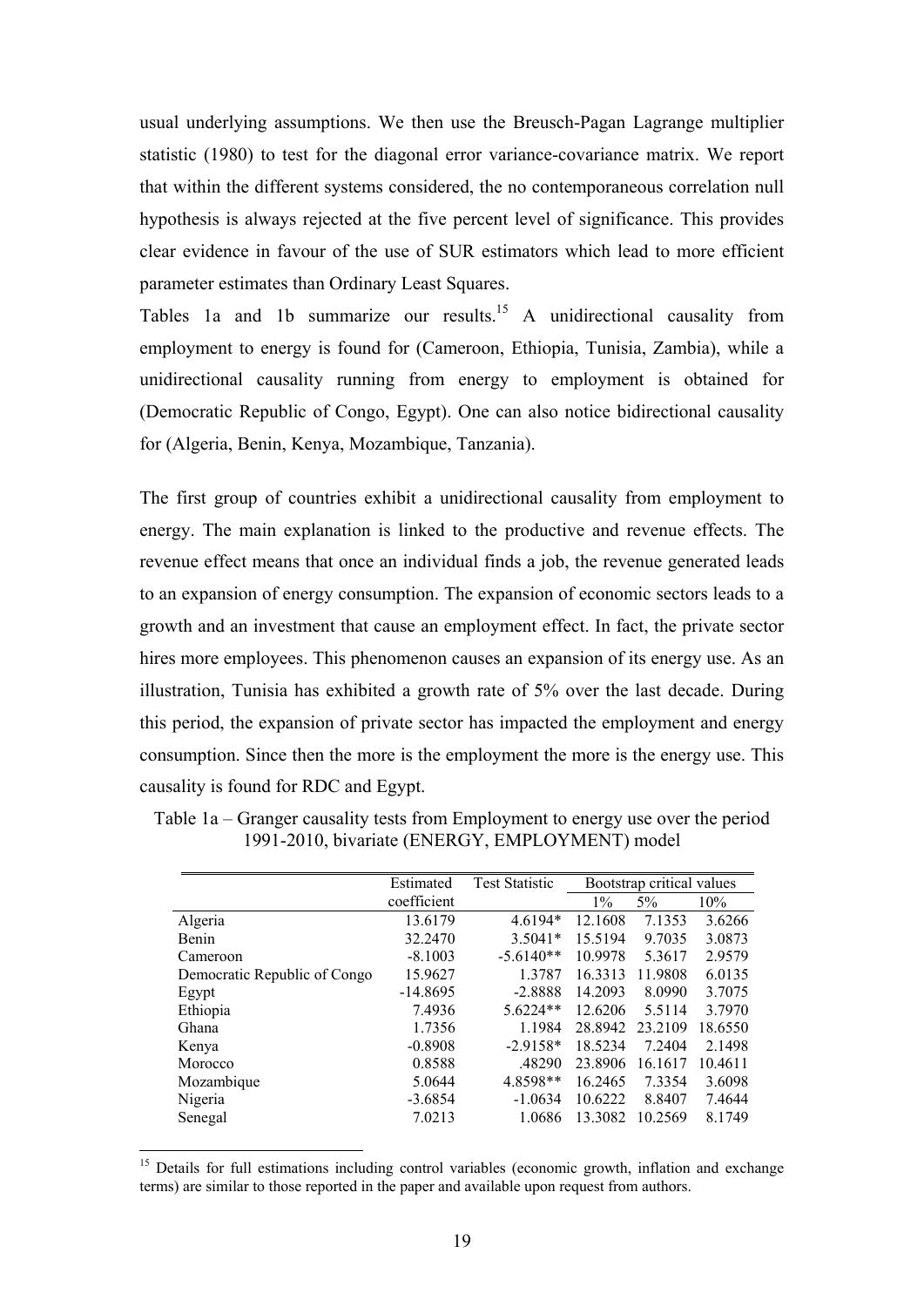| South Africa | 36 7667  |                            | 2 1850 20 3577 13 8808 9 1480 |         |
|--------------|----------|----------------------------|-------------------------------|---------|
| Tanzania     | -7 6994  | $-6.8572**$ 16.8978 6.1462 |                               | -4.0709 |
| Tunisia      | -50 1022 | $-3.0346*$ 17.5763 6.9569  |                               | 2.3647  |
| Zambia       | $-26069$ | $-3,5469*$ 13 4334 8 8309  |                               | 3.0019  |

\*\*\*. \*\*. \*: significance at the 1%. 5% and 10% levels. respectively. H0: *EMPLOYMENT* does not cause *ENERGY*.

#### Table 1b – Granger causality tests from energy use to Employment over the period 1991-2010, bivariate (ENERGY, EMPLOYMENT) model

|                              | Estimated   | <b>Test Statistic</b> | Bootstrap critical values |         |         |
|------------------------------|-------------|-----------------------|---------------------------|---------|---------|
|                              | coefficient |                       | $1\%$                     | 5%      | 10%     |
| Algeria                      | 0.0097      | $3.1937*$             | 5.4087                    | 3.8520  | 2.6402  |
| Benin                        | 0.0021      | $3.1242*$             | 6.1128                    | 4.0525  | 2.6952  |
| Cameroon                     | $-0.0033$   | $-6694$               | 17.1437                   | 13.2661 | 10.3358 |
| Democratic Republic of Congo | $-0.0042$   | $-9.3301**$           | 10.556                    | 7.227   | 5.869   |
| Egypt                        | 0.0045      | $5.0459**$            | 7.4396                    | 4.8455  | 3.7854  |
| Ethiopia                     | $-0.0033$   | $-1.6332$             | 22.4027                   | 17.5379 | 13.9390 |
| Ghana                        | 0.0044      | .95624                | 2.4674                    | 1.9387  | 1.5434  |
| Kenya                        | 0.0239      | 18.152***             | 16.6476                   | 9.8366  | 5.9083  |
| Morocco                      | $-0.0054$   | $-3.7382$             | 15.3198                   | 12.4198 | 10.2056 |
| Mozambique                   | $-0.0099$   | $-6.5583**$           | 8.526                     | 5.558   | 3.164   |
| Nigeria                      | $-0.0003$   | -.15636               | 12.7217                   | 8.4359  | 4.5019  |
| Senegal                      | 0.0009      | 2.2919                | 7.4951                    | 6.1200  | 5.1631  |
| South Africa                 | $-0.0005$   | -.46596               | 9.9933                    | 4.5940  | 2.5719  |
| Tanzania                     | 0.0085      | 4.2042*               | 14.036                    | 6.629   | 3.387   |
| Tunisia                      | $-0.0002$   | $-.47408$             | 11.854                    | 5.309   | 3.4448  |
| Zambia                       | $-0.0087$   | -.88832               | 21.4341                   | 12.6276 | 6.4907  |

\*\*\*. \*\*. \*: significance at the 1%. 5% and 10% levels. respectively.

H0: *ENERGY* does not cause *EMPLOYMENT*.

For the second group of countries, the causality is running from energy use to employment. Zambia's economy has grown at an average of 5 percent per annum over the past decade, and this has leads to an increased demand for energy too. Demand for electricity has grown at an average of about 3 percent per annum largely due to the increased economic activity in the country, particularly in the agriculture, manufacturing, and mining sectors. With increased economic growth come higher rates of employment. As the population gains greater access to employment, their capacity to use energy also increases. Furthermore, the rural-urban drift continues, with employment being the main pull factor. And as the urban population swells, so does energy use. More often than not, these people could not afford electricity and other types of energy when they were in rural areas, but once they move to the city and find employment, they gain the extra capacity for energy consumption.

DRC and Mozambique show a negative and significant impact of energy use on employment. DRC is a Fragile State and was in a civil war. Mozambique before 2010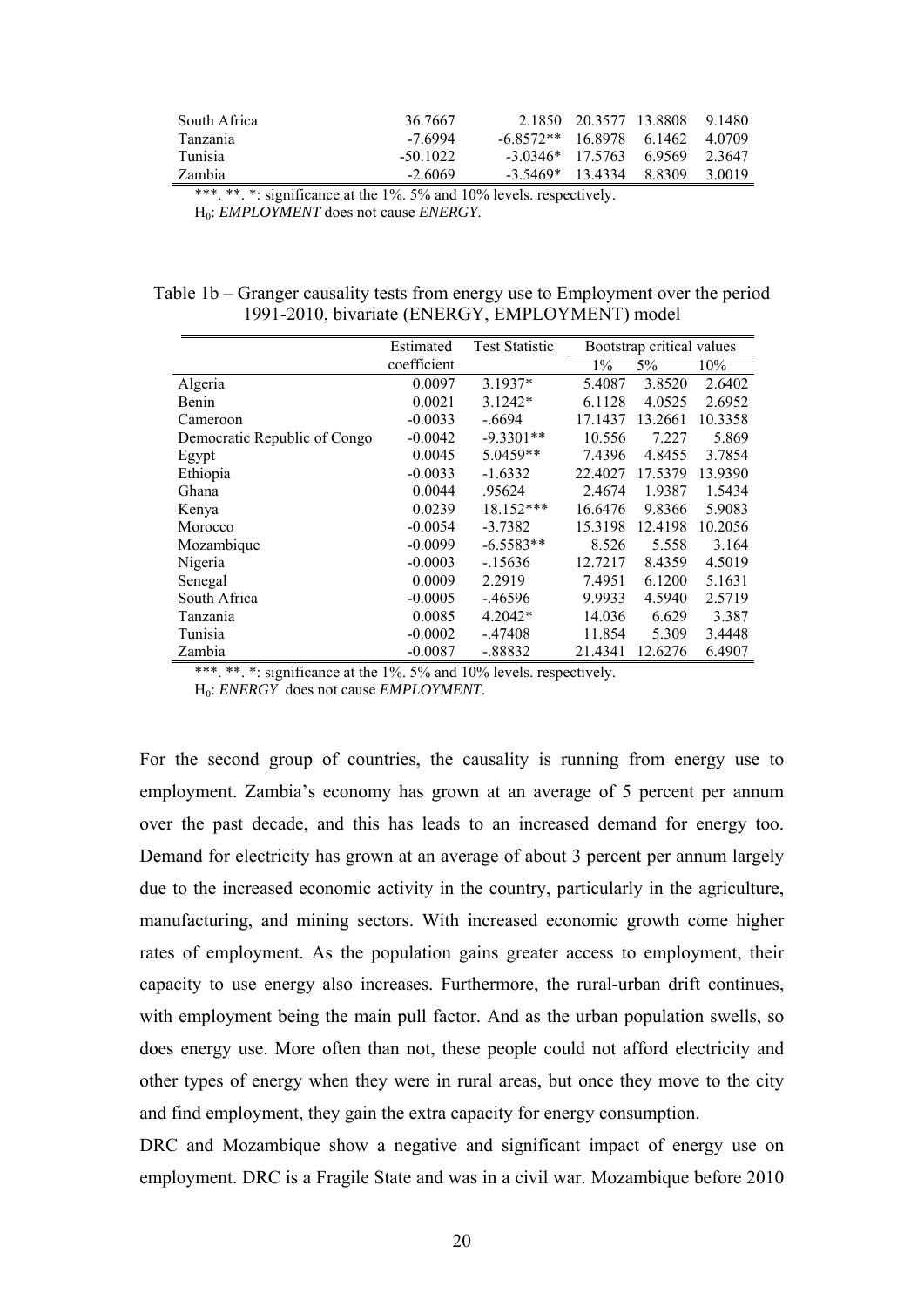was one of the poorest countries in Africa. Recently substantial energy resources were found. In the two considered countries, most of the population use biomass as the main source of energy. This implies that people are involved in the activities of collecting woods and other energy sources. These activities are not considered as productive activities and are informal activities. One must note that Africa has the highest rate of biomass energy in its energy mix (different sources of energy that it uses). While in some countries this activity is becoming more organized and more linked to employment. Some people are creating enterprises specialized in this field. They are recruiting people in order to collect these energy materials and they are selling it in formal and informal markets. Since then, the energy use of biomass is creating employment directly and indirectly. But this phenomenon is not observed in all countries. One can guess that in Mozambique and DRC this is not the case yet.

### **5. Policy discussion and implications**

Africa shows strong diversity of situations and causality between energy use and employment. For the first group of countries (Cameroon, Ethiopia, Tunisia and Zambia), the revenue effect is overwhelming all the other effects. So, resolving first the issue of employment will impact positively the use of energy which itself will boost employment and so forth. As far as the second group is concerned, the demand side will play the most important role in boosting employment. In this case, investment in the energy sector will be the key factor in the policy to be implemented to boost employment. The third group of countries (Algeria, Benin, Kenya and Tanzania) could use the two effects of revenue and demand as leverage because the two effects have the same positive impact on employment and energy use. For the D.R. Congo and Mozambique, restructuring and formalizing the energy sector by shifting the energy use from the informal sector to more organized one, could be the main source of employment creation in the future.

This analysis has also strong policies implications especially in matter of fiscal policies. As Africa is facing massive youth employment challenge and needs more sustainable growth, some voices are advocating for a change in the fiscal policies following the double-dividend hypothesis. Advocating a shift in the fiscal policies by taxing more energy and less employment does not cause necessarily the desired outcomes as advocated in most double-dividend literature. The revenue-neutral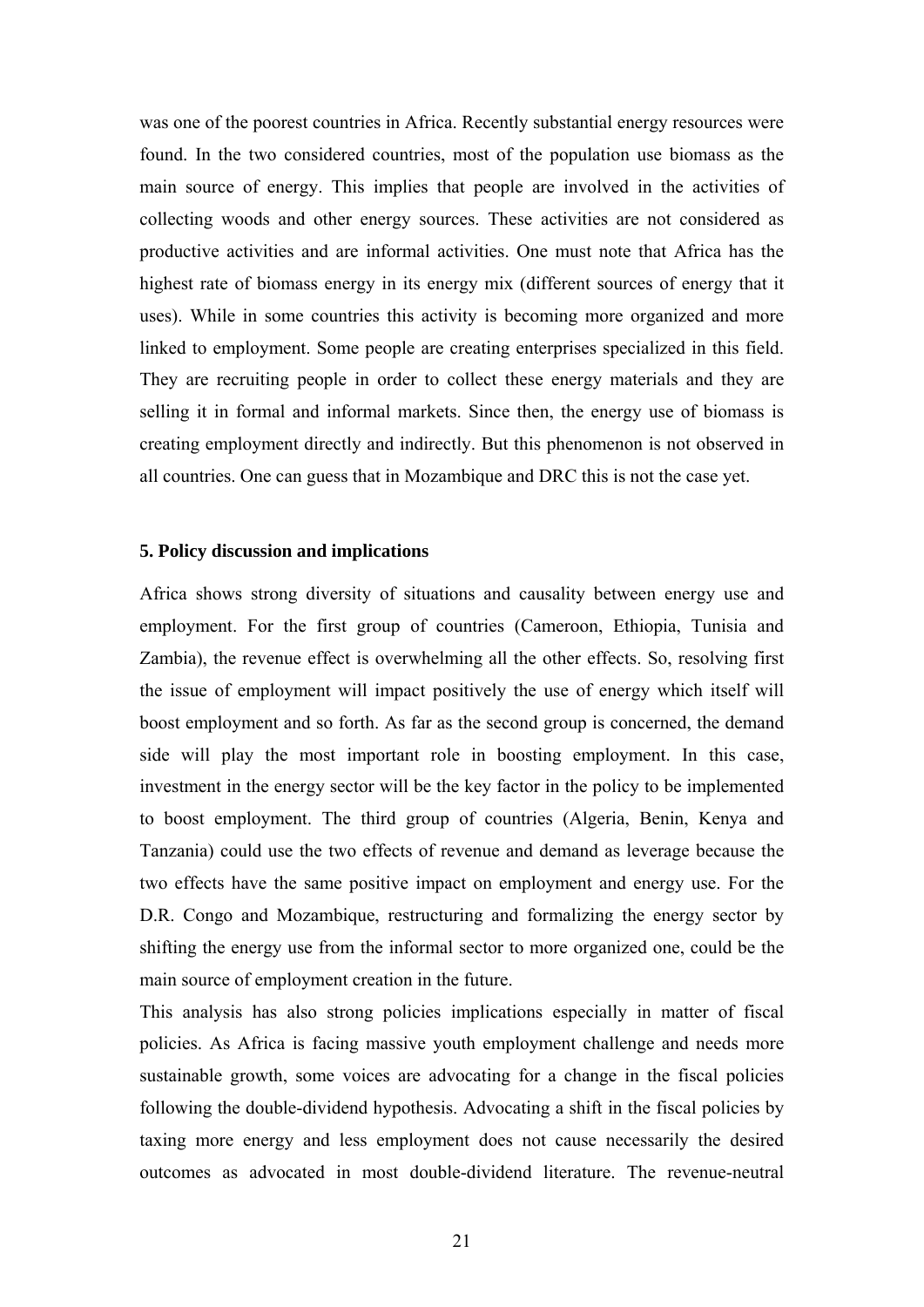substitution of environmental taxes (energy taxes) for ordinary labour taxes might not offer the desired double dividend: (1) improve the environment but also (2) reduce the costs of labour and improve employment. Our causality tests show that this may work only in few countries. For big players and most populated countries these shifts may not happen.

Besides, subsidies to energy are widespread in Africa and several empirical papers suggest cutting such subsidies based on their total costs and their environmental harms. As employment is becoming a hot issue in African countries, such policies may be not desired since this policy may lower energy use and therefore employment. Subsidizing energy in order to increase the employment is not a valid option for all African countries.

The importance of energy use in employment generation should not overshadow the environmental consequences of heavy reliance on fossil fuel consumption. Africa needs to explore and use its potential of renewable energy in order to meet employment and energy provision challenges. The initiative taken by the UN in order to foster sustainable energies in sub-Saharan Africa (SE4ALL) can challenge both energy needs and employment challenge<sup>16</sup>.

Our paper shows that there is no unique and universal policy in matter of energy and employment to recommend in Africa. We need to have a deep understanding of each country in order to better assess the required policies.

#### **6. Conclusion**

1

In this study, we implemented a bootstrap panel analysis of causality between energy use and employment for a sample of 16 African countries, which allows for crosscountry dependence, without requiring the use of pre-tests for a unit root. Our paper shows diverse causalities between employment and energy use. While there is a strong link in most countries, our estimates did not indicate any causality in big African players like South Africa, Nigeria, Morocco, Ghana and Senegal. Specifically, we found empirical evidence of a unidirectional Granger causality from employment to energy use in Cameroon, Ethiopia, Tunisia, Zambia, of a

<sup>&</sup>lt;sup>16</sup> Sustainable energy for All (SE4ALL) is a global initiative launched in 2011 by the UN Secretary General Ban Ki-Moon. It aims to catalyze major new investments in the energy sector to achieve three objectives: ensuring universal access to modern energy services, doubling the global rate of improvement in energy efficiency, and doubling the share of renewable energy in the global energy mix. Some 80 governments from around the world have formally engaged with the initiative including 42 countries in the Sub-Saharan Africa.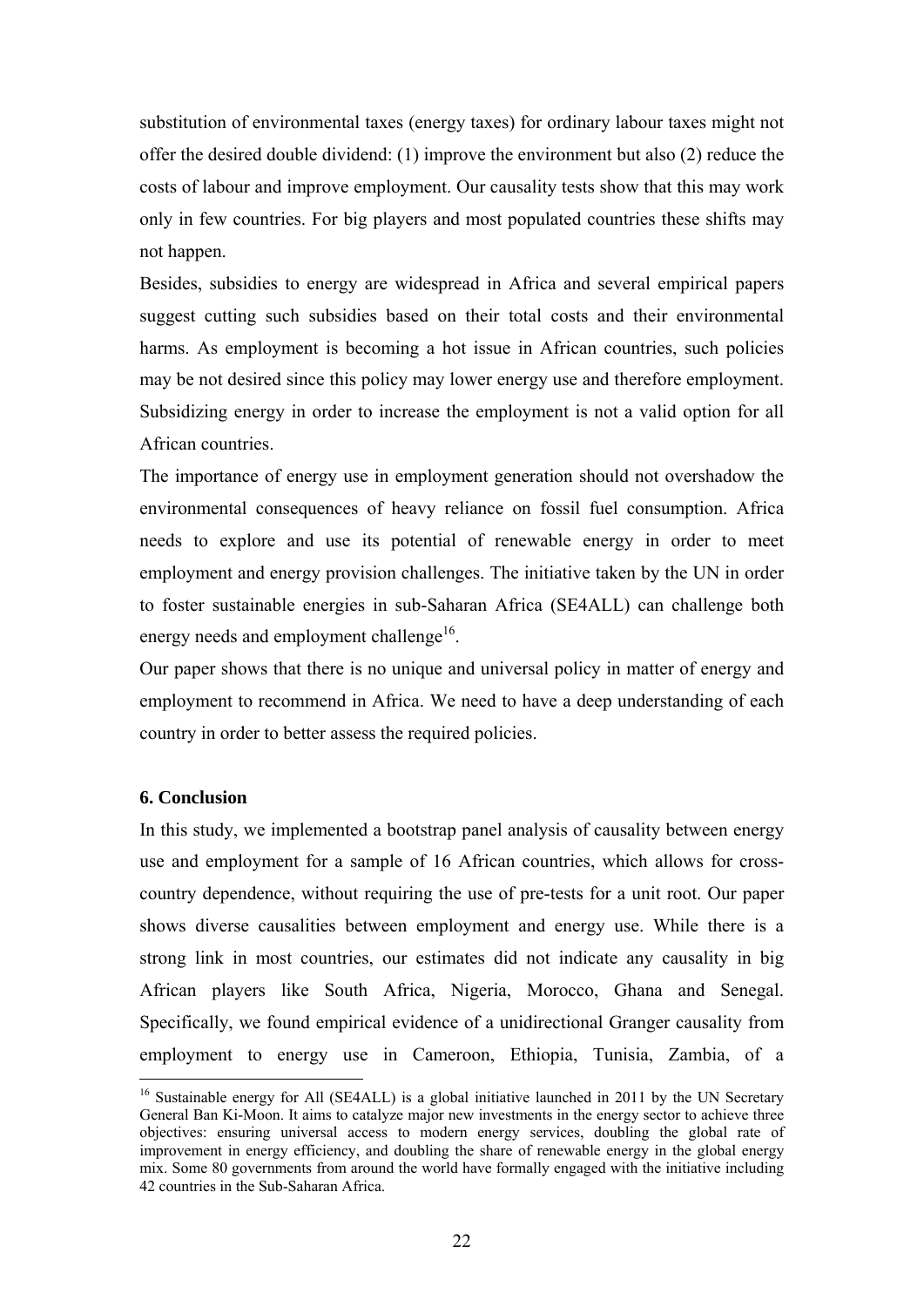unidirectional Granger causality from energy use to employment in DRC and Egypt, and of a bidirectional Granger causality for Algeria, Benin, Kenya, Mozambique and Tanzania. Besides, our investigation indicates that there is no general trend in Africa in matter of energy and employment. Indeed, each country is a special case needing specific employment and energy policies.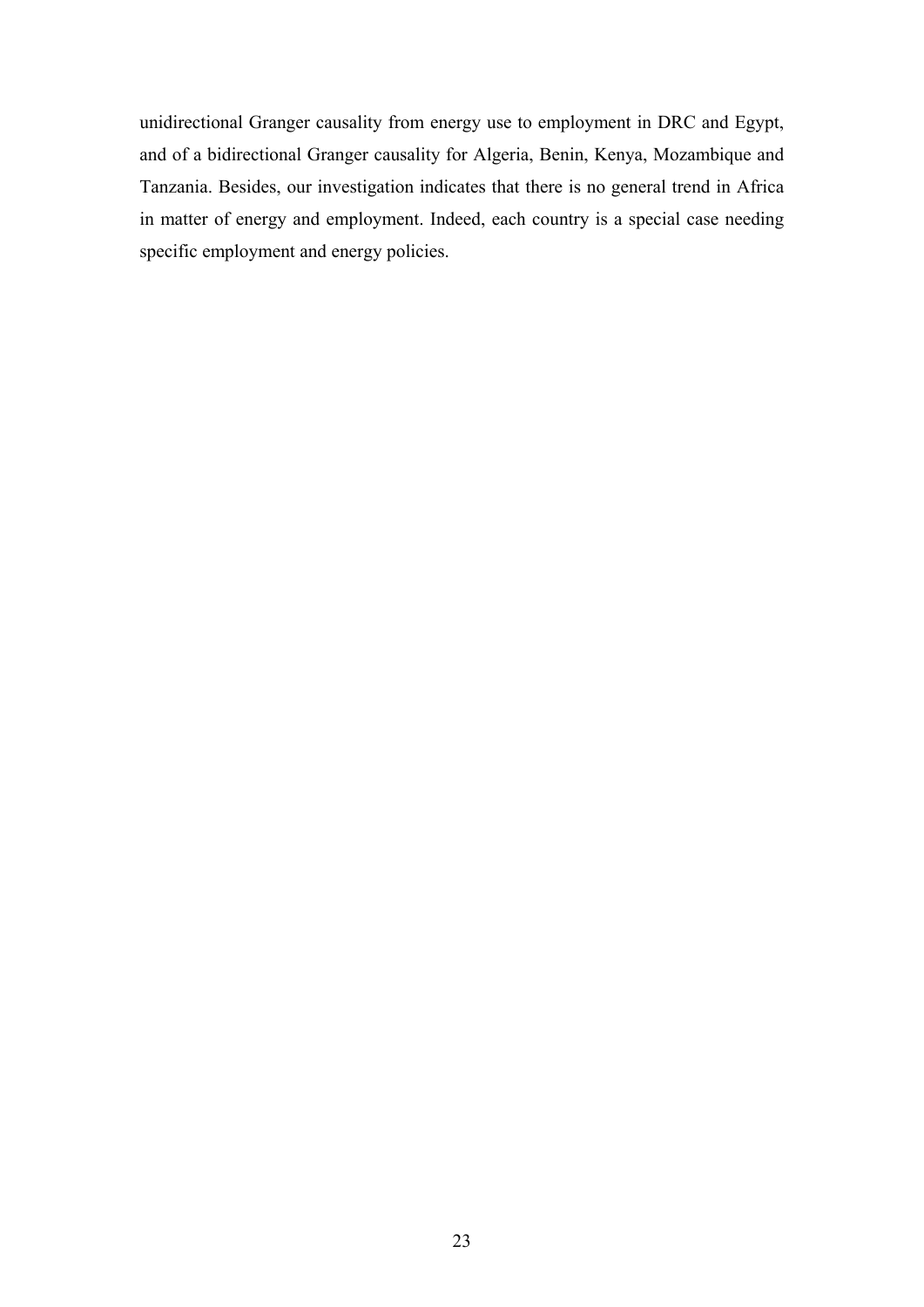### **References**

Akarca A.T. and T.V. Long (1979), Energy and employment: a time-series analysis of the causal relationship. Resources and Energy, Volume 2, Issues 2–3, October– November 1979, Pages 151–162.

Andersen T.B. and Dalgaard C-J. (2013), Power outages and economic growth in Africa, Energy Economics 38 (2013) 19–23.

Arouri, M.H., Ben Youssef, A., Mhenni, H and Rault, C. 2014. Energy use and Economic Growth in Africa: A Granger Causality Panel investigation. Economics Bulletin, Vol 34, N°2, 1247-1258.

Barsky, Robert B. and Kilian L. (2004), Oil and The Macroeconomy Since The 1970s. Journal of Economic Perspectives, 2004, v18 (4, Fall), 115-134.

Blazejczack, J., Braun, F.G., and Edler, D., Schill, W-P. 2011. Economic effects of Renewable energy expansion: A Model-Based Analysis for Germany. DIW Berlin Discussion Papers N°1156.

Bloom, D., Humair, S., Rosenberg, L., Sevilla, J.P., & Trussell, J. 2014. Capturing a Demographic Dividend: Source, Magnitude and Realization, in "One Billion People, One Billion Opportunities" Soucat, A., and Mthuli, N. (ed.) (Chapter 2), African Development Bank. Tunis. P. 23-39.

Böhringer, C., Keller, A., and van der Werf, E. (2013). Are green hopes too rosy? Employment and welfare impacts of renewable energy promotion, Energy Economics 36, 277-285.

Bovemberg, A.L. and Goulder L.H (2001), Environmental Taxation and Regulation, BNER Working Paper N°8458, September 2001.

Breusch, T., and Pagan, A. (1980). The Lagrange multiplier test and its applications to model specification in econometrics. The Review of Economic Studies, 47(1): 239.253.

Cameron, L. and van der Zwaan, B., (2012). Employment in renewables: a literature review, mimeo.

Çetin M., and Eğrican N. (2011), Employment impacts of solar energy in Turkey. Energy Policy, Volume 39, Issue 11, November 2011, Pages 7184-7190.

Chang T, Fang W., and Wen Li-Fang (2001), Energy consumption, employment, output, and temporal causality: evidence from Taiwan based on cointegration and error-correction modelling techniques, Applied Economics, Volume 33, Issue 8, 2001.

Cheng B. S. (1998), Energy consumption, employment and causality in Japan: a multivariate approach. Indian Economic Review, 1998. Vol. XXXIII, pp. 19-29.

Eberhard, A. (2013). Africa's Power Crisis. CBC Africa Infrastructure Investment Report. Pp 81-87.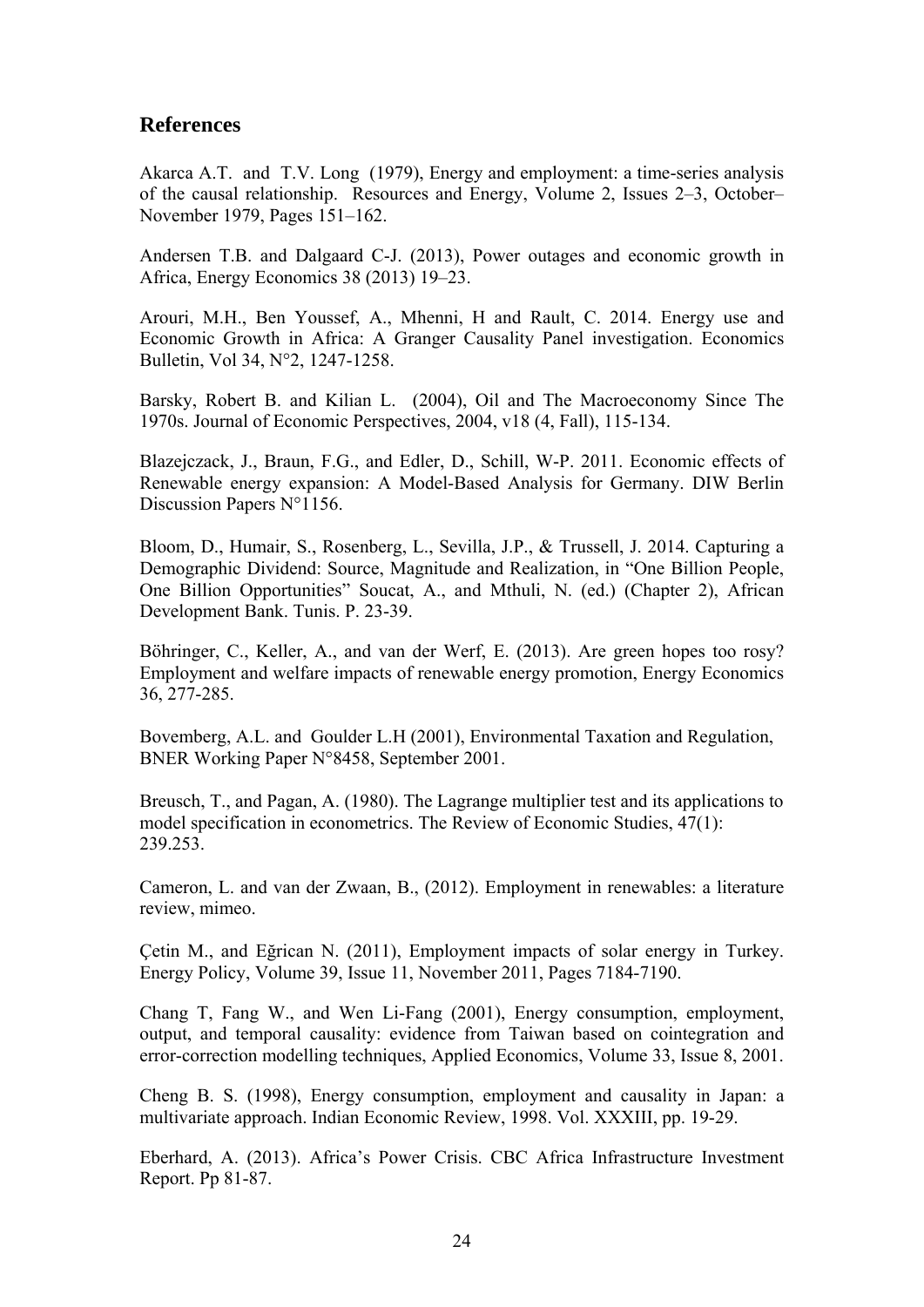Erol U. (1990) Spectral analysis of the relationship between energy consumption, employment, and business cycles. Resources and Energy, Volume 11, Issue 4, March 1990, Pages 395–412

Frondel, M., Ritter, N., Schmidt, C. and Vance, C. (2009). Economic Impacts from the promotion of renewable energy technologies: the German experience. Energy Policy 38, 4048-4056.

Ghosh S. (2009), Electricity supply, employment and real GDP in India: evidence from cointegration and Granger-causality tests. Energy Policy, Volume 37, Issue 8, August 2009, Pages 2926–2929

Goulder L.H. (1994), Environmental Taxation and the ''Double Dividend'': A Reader's Guide, NBER, Working Paper, n°4896.

Heavner, B., and Churchill, S. (2002). Renewable work. Job growth from renewable energy development in California. Los Angeles: CALPRG Charitable Trust; 2002.

Herrero, S. T., Ürge-Vorsatz, D., Arena, D., Telegdy, A. 2011. Co-benefits quantified: employment, energy security and fuel poverty implications of the large-scale, deep retrofitting of the Hungarian building stock, ECEEE Summer Study, Energy Efficiency first: the foundation of a low carbon society. 1213-1224.

Hillebrand, B., Buttermann, H.G., Behringer, J.M., Bleuel, M. (2006). The expansion of renewable energies and employment effects in Germany. Energy Policy, 34, 3484- 3494.

Jeeninga, H.; Weber, C.; Mäenpää, ; Rivero García, F.; Viltshire, V. and Wade, J. (1999), Employment impacts of energy conservation schemes in the residential sector: calculation of direct and indirect employment effects using a dedicated input/output simulation approach. ECN Policy Studies. 1-10-1999

Jespersen J. (1999), Reconciling environment and employment by switching from goods to services? A review of Danish experience. European Environment, Volume 9, Issue 1, pages 17–23, January/February 1999

Kónya, L. (2006), Exports and growth: Granger causality analysis on OECD countries with a panel data approach. Economic Modelling, 23, 978-982.

Laitner S., Bernow S., and DeCicco J. (1998), "Employment and other macroeconomic benefits of an innovation-led climate strategy for the United States". Energy Policy, Volume 26, Issue 5, April 1998, Pages 425–432.

Lambert R. J., Pereira S. P. (2012),The challenges of determining the employment effects of renewable energy. Renewable and Sustainable Energy Reviews, Volume 16, Issue 7, September 2012, Pages 4667-4674.

Lehr, U., Lutz, C., and Edler, D. (2012). Green Jobs? Economic impacts of renewable energy in Germany, Energy Policy, 47, 358-364.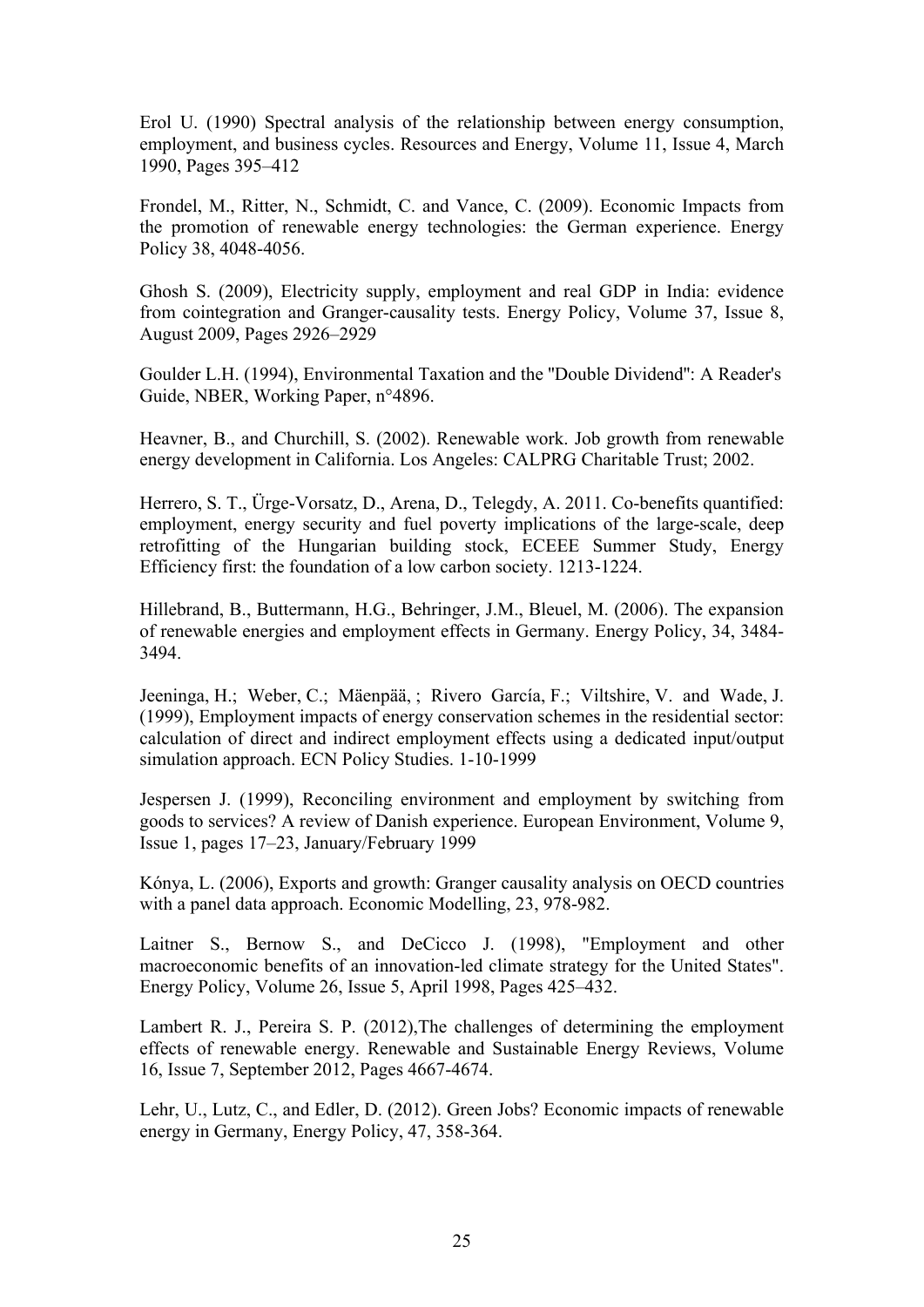L'Horty, Y., and Rault C. (2004), "Inflation, Minimum Wage and Other Wages: An Econometric Study of French Macroeconomic Data", Applied Economics 36 (4), 277- 290.

L'Horty Y. and Rault C. (2003), "Why Is French Equilibrium Unemployment So High? An Estimation of the WS-PS Model", Journal of Applied Economics 6 (1).

Llera, E., Scarpellini, S., Aranda, A., and Zabalza, I. (2013). Renewable and Sustainable energy Reviews, 262-271.

Murry, D.A. and Dan, G.D. (1992), "The energy consumption and employment relationship: A clarification". Journal of Energy and Development; (United States); 1992, Volume: 16:1

Narayan P. K. (2005), Electricity consumption, employment and real income in Australia evidence from multivariate Granger causality tests. *Energy Policy*, Volume 33, Issue 9, June 2005, P. 1109–1116

Openshaw K. (2010), Biomass energy: Employment generation and its contribution to poverty alleviation. Biomass and Bioenergy, Volume 34, Issue 3, March 2010, Pages 365-378.

Papapetrou E. (2001), Oil price shocks, stock market, economic activity and employment in Greece. Energy Economics. Volume 23, Issue 5, September 2001, Pages 511–532

Payne J.E. (2009), On the Dynamics of Energy Consumption and Employment in Illinois, *The Journal of Regional Analysis and Policy*, 39(2): 126-130.

Phillips, P.C.B. (1995), Fully Modified Least Squares and Vector Autoregression, *Econometrica*, vol 63, 5, pp 1023-1078.

Rutovitz, J., and Atherton, A. 2009, Energy sector jobs to 2030: a global analysis. Prepared for Greenpeace International by the Institute for Sustainable Futures, University of Technology, Sydney.

Schneider K. (1997), Involontary Unemployment and Environmental Policy: The Double Dividend Hypothesis , *Scandinavian Journal of Economics*, 99, n° 1, p. 45- 59.

Shi X., Heerink N., and Qu F. (2009), The role of off-farm employment in the rural energy consumption transition: A village-level analysis in Jiangxi Province, China Economic Review, Volume 20, Issue 2, June 2009, P. 350-359.

Simas, M., and Paca, S. 2014. Assessing employment in rewable energy technologies: A case study for wind power in Brazil.

Singh, V., and Fehrs, J. (2001). The work that goes to renewable energy. Washington, DC. Renewable Energy Policy Project, REPP Research Report N°13: 2001.